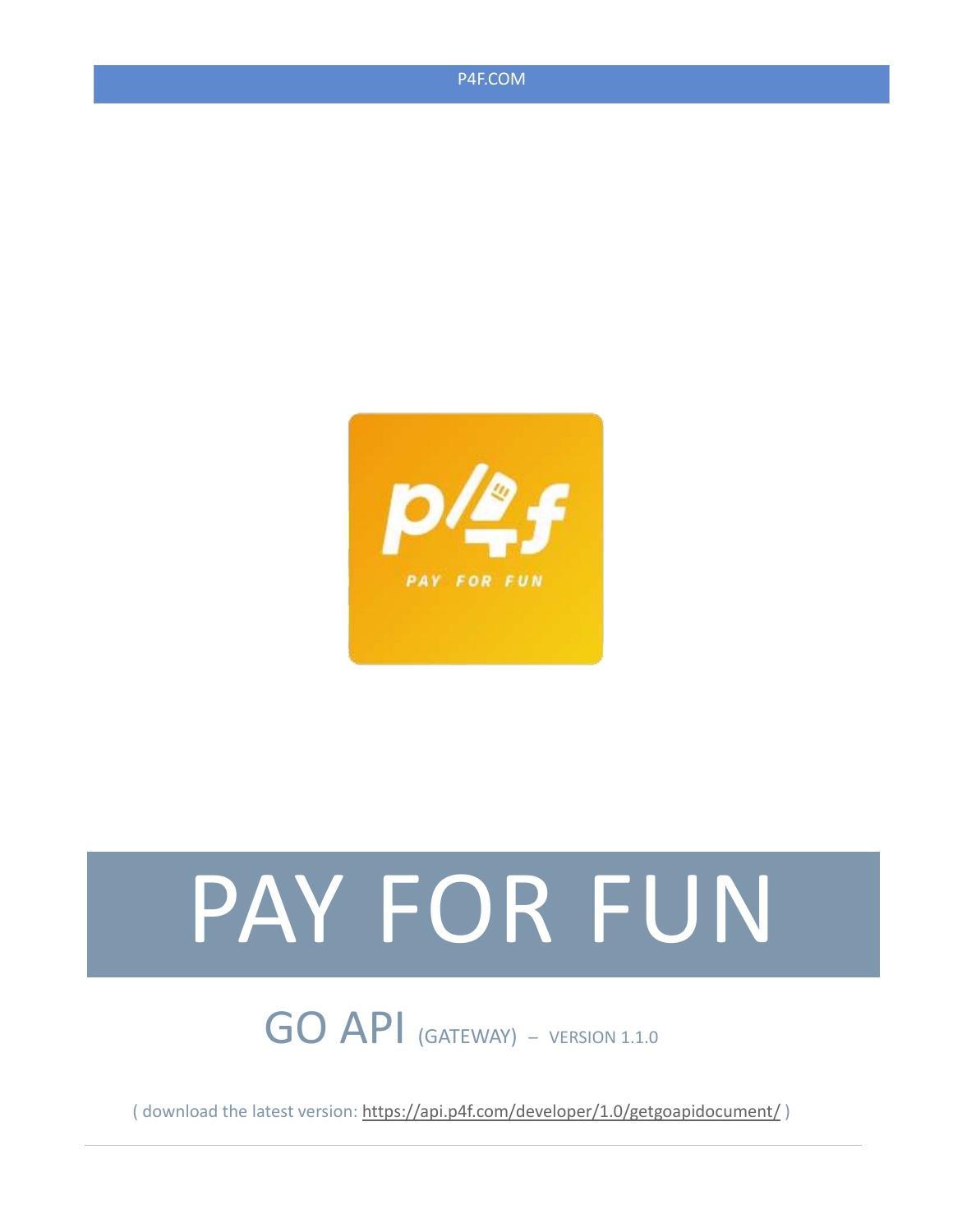# TABLE OF CONTENTS

## **Contents**

| Understanding Merchant's Account Credentials ___________________________________9 |  |
|-----------------------------------------------------------------------------------|--|
|                                                                                   |  |
|                                                                                   |  |
|                                                                                   |  |
|                                                                                   |  |
|                                                                                   |  |
|                                                                                   |  |
|                                                                                   |  |
|                                                                                   |  |
|                                                                                   |  |
|                                                                                   |  |
|                                                                                   |  |
|                                                                                   |  |
|                                                                                   |  |
|                                                                                   |  |
|                                                                                   |  |
|                                                                                   |  |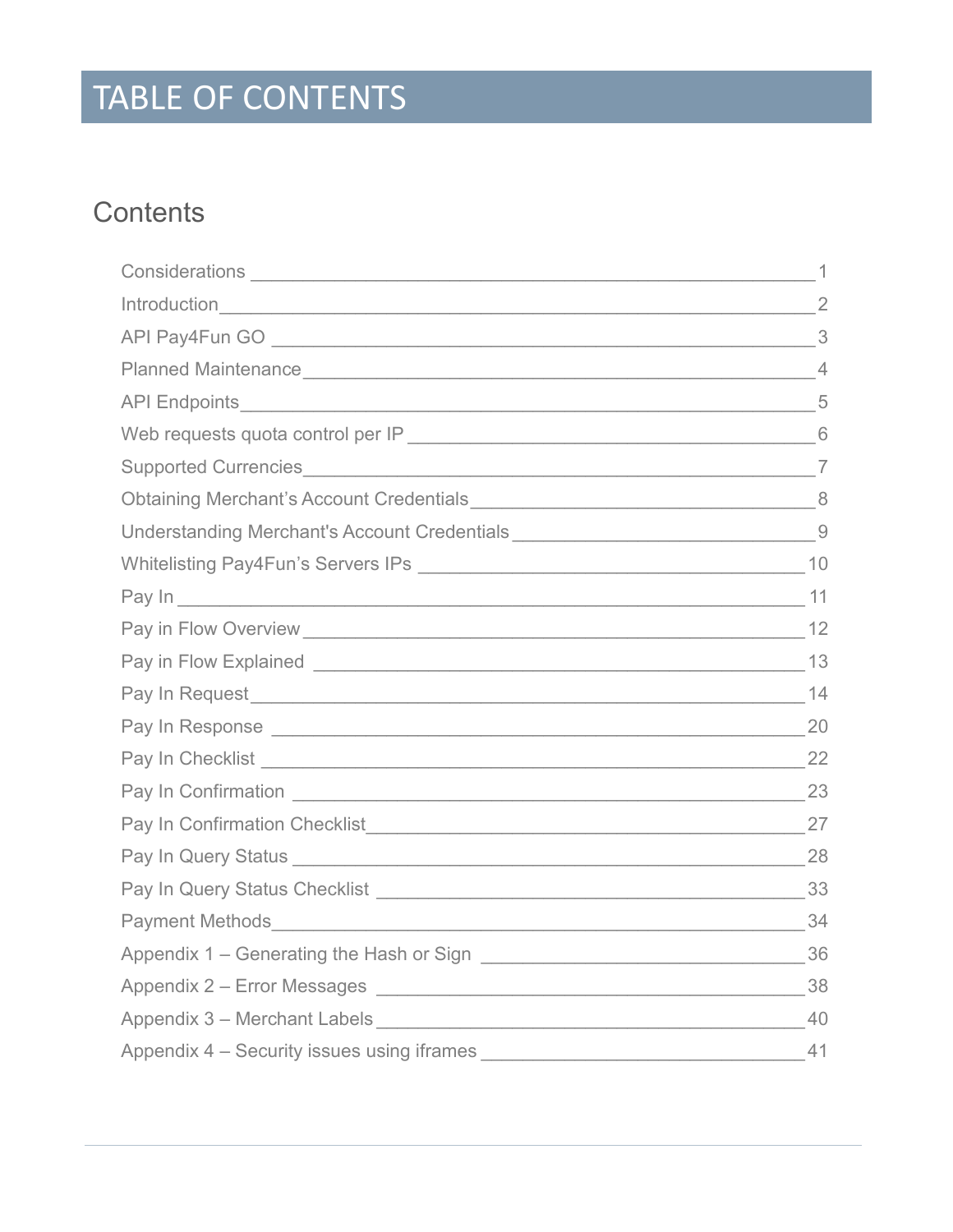## TABLE OF CONTENTS

Appendix 5 – Pay4Fun Logo [\\_\\_\\_\\_\\_\\_\\_\\_\\_\\_\\_\\_\\_\\_\\_\\_\\_\\_\\_\\_\\_\\_\\_\\_\\_\\_\\_\\_\\_\\_\\_\\_\\_\\_\\_\\_\\_\\_\\_\\_\\_\\_42](#page-44-0)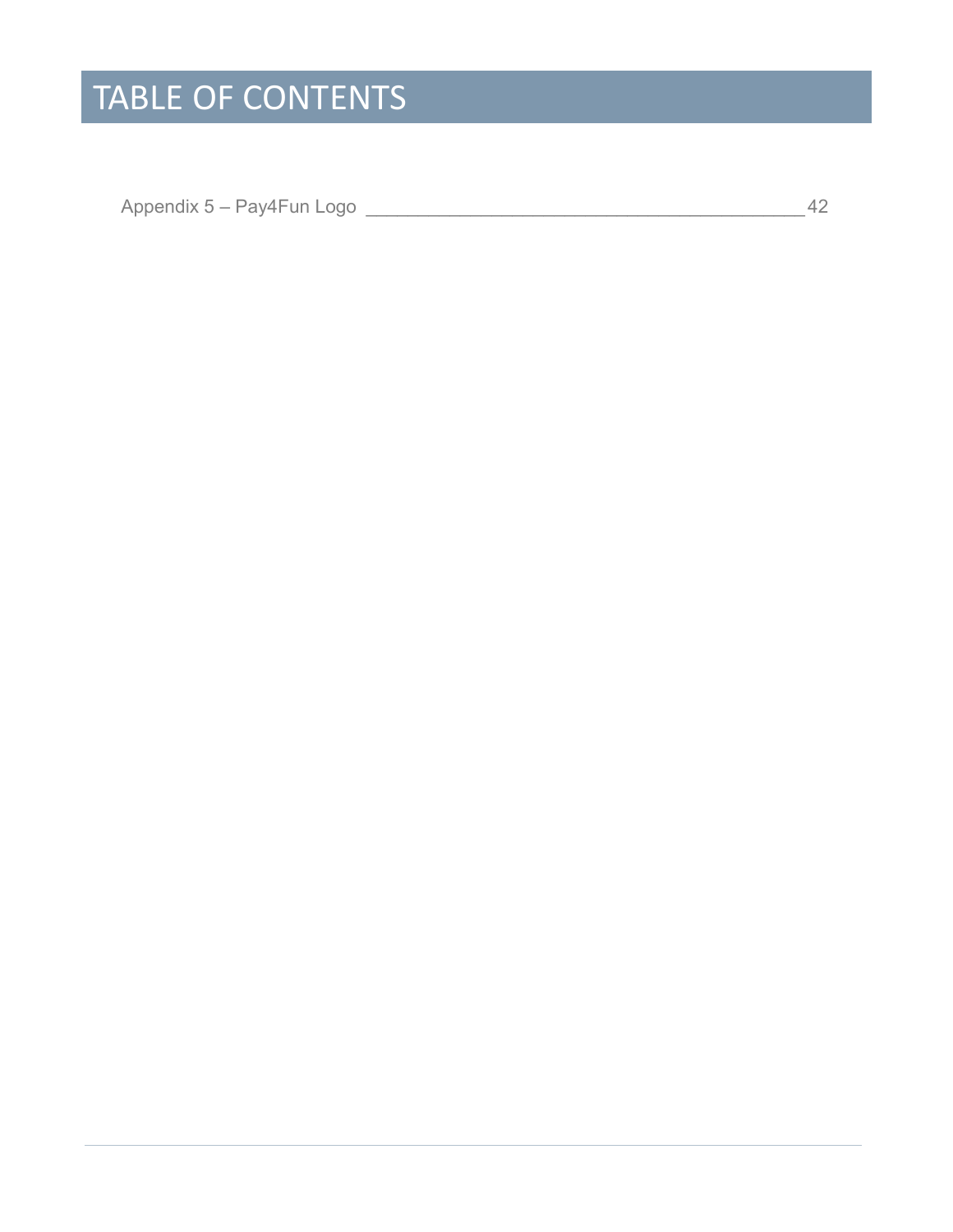## <span id="page-3-0"></span>**Considerations**

#### WARNING

The information within this document is subject to change without notice.

The software described in this document is provided under a license agreement and may be used or copied only in accordance with this agreement.

No part of this manual may be reproduced or transferred in any form or by any means without the express written consent of Pay4Fun. All other names, trademarks, and registered trademarks are the property of their respective owners.

P4F makes no warranty, either express or implied, with respect to this product, its merchantability or fitness for a particular purpose, other than as expressly provided in the license agreement of this product. For further information, please contact us.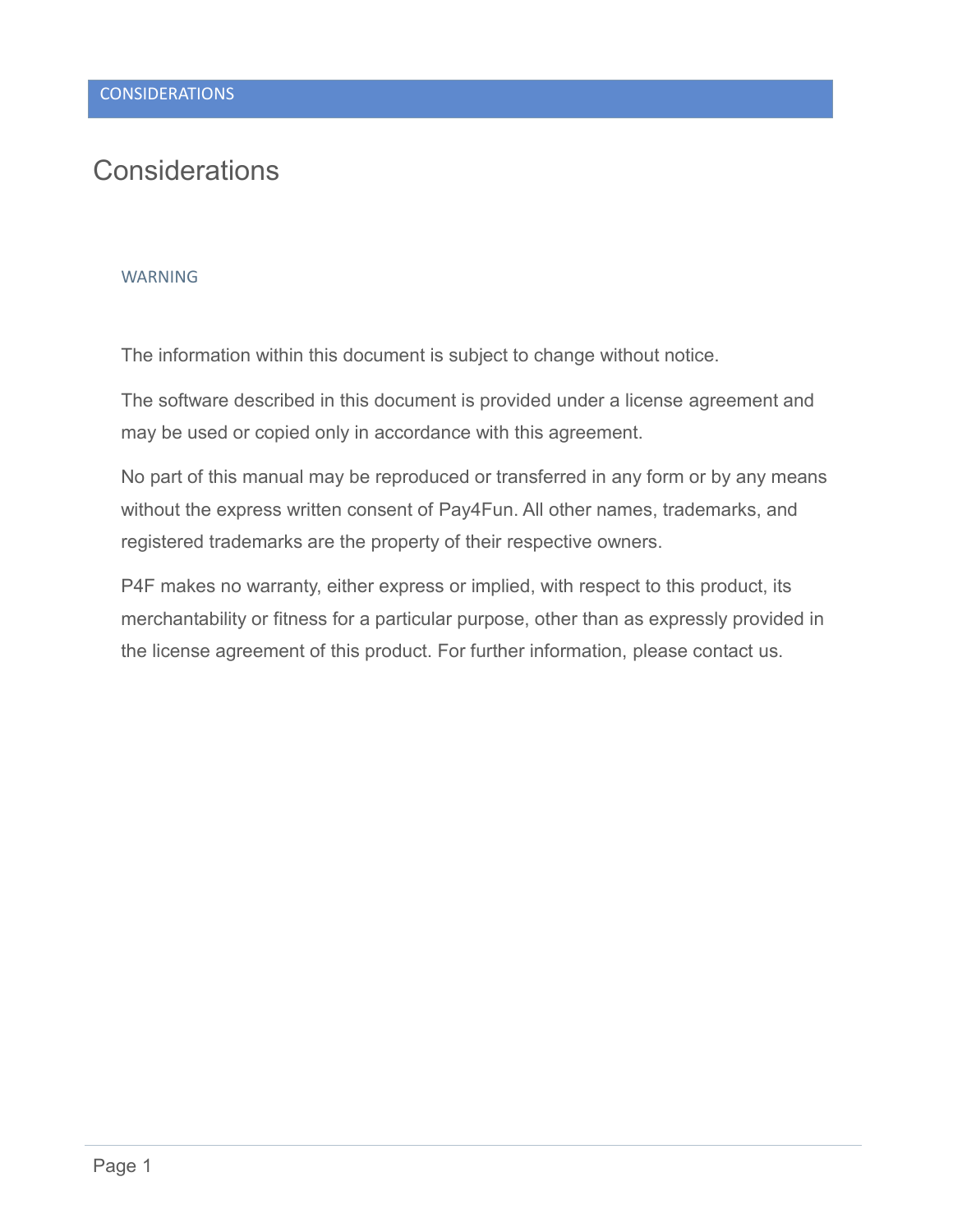## <span id="page-4-0"></span>**Introduction**

#### PAY4FUN GO

Welcome to Pay4Fun, we allow consumers and merchants to make transactions quickly, conveniently and safely.

This API document is for Pay4Fun GO, a gateway system for direct deposit into the merchant website.

Make sure you also integrate Pay4Fun (e-wallet) for more payment options to your customer. Please refer to the Pay4Fun (e-wallet) API document on <https://api.p4f.com/developer/1.0/GetGoApiDocument/>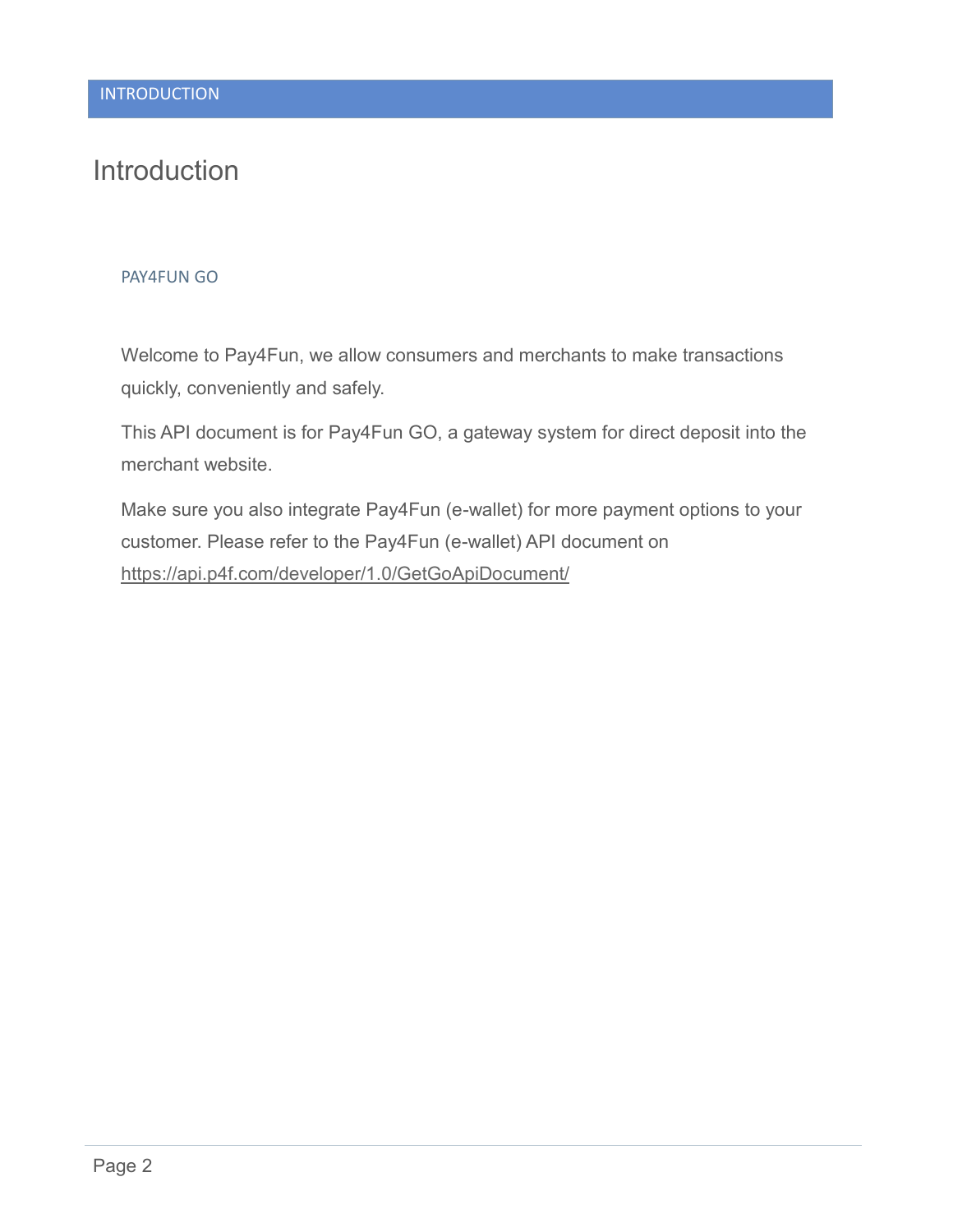## <span id="page-5-0"></span>API Pay4Fun GO

Pay4Fun's API works with a **redirect integration model**: you will redirect customers from your website to the Pay4Fun Authentication page where they type their Pay4Fun's credentials to complete the payment. Pay4Fun is responsible for:

- Validating the data entered by the customer;
- Ensuring that the data is held and disposed securely;

#### **Important**

Due security matters, **loading any Pay4Fun URL inside an iframe is not allowed!** Please check Appendix 4 – [Security issues using iframes](#page-43-0) for more information.

This model allows you to accept payments from Pay4Fun, without adding complexity (such as handling payment data) to your own system. With the redirect model, you can also choose to:

- Specify your website URLs that redirect the customers after they complete the payment (success or fail);
- Dynamically control the minimum or maximum amount of payments that you want to offer;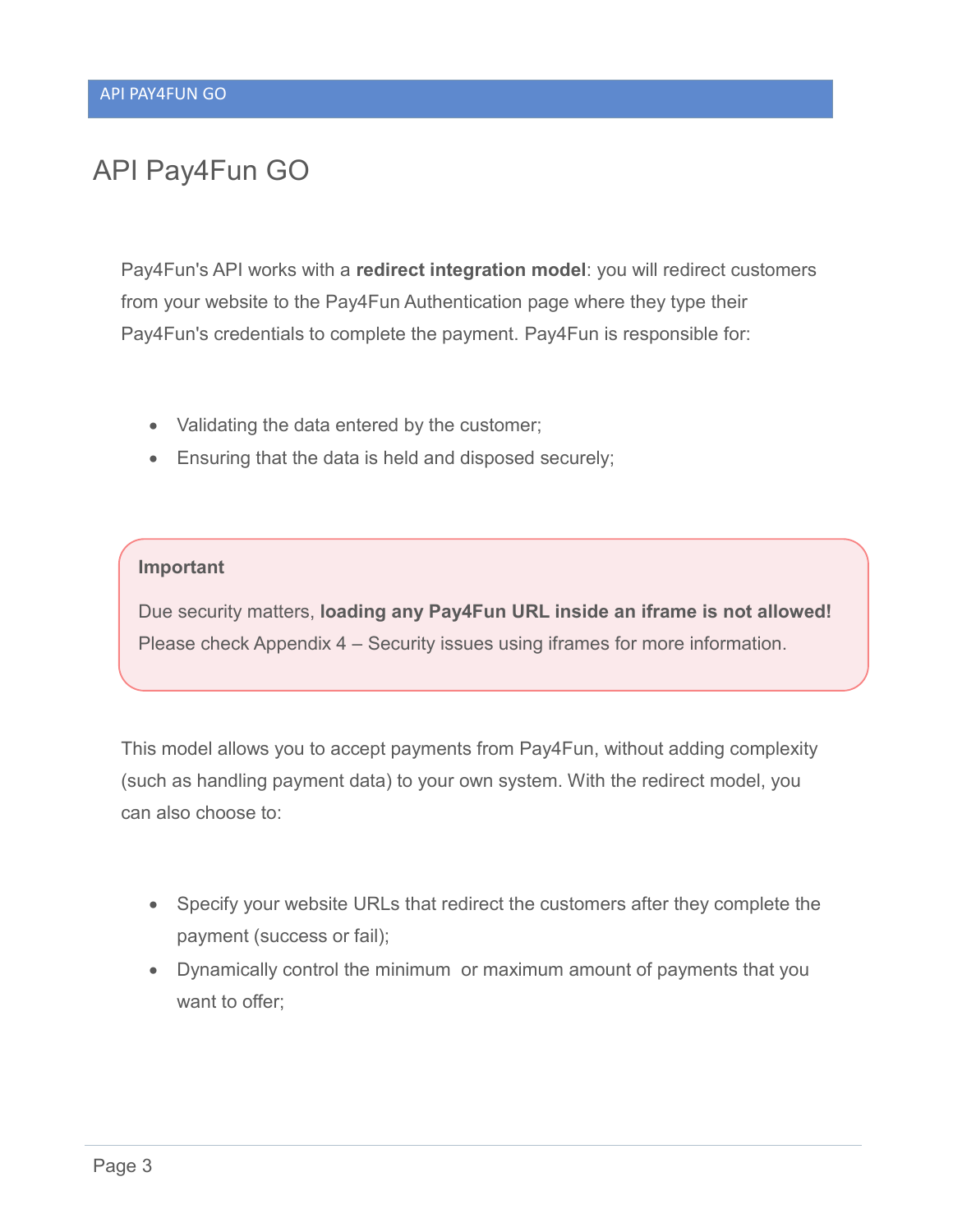## <span id="page-6-0"></span>Planned Maintenance

Occasionally, Pay4Fun will have to cause shorts periods of downtime in order to perform a planned maintenance; a proactive approach to execute needed actions in order to provide the maximum level of security and performance for our customers.

During such shorts periods of time, will not be possible to login at merchant's backoffice and all API calls will return the following error:

#### **Response code 503 - Service Unavailable**

Response body

"Retry-After 2019-04-23 21:16:25 GMT"

Response headers

"content-type: application/json; charset=utf-8" "date: Tue, 23 Apr 2019 21:11:25 GMT" "retry-after: 2019-04-23 21:16:25 GMT"

Notice that the response header contains the GMT date and time (retry-after) which the planned maintenance is expected to end. You should gracefully handle this error at your side and wait until the maintenance period ends.

#### **Important**

No transaction will be processed or even stored at Pay4Fun's side during a planned maintenance.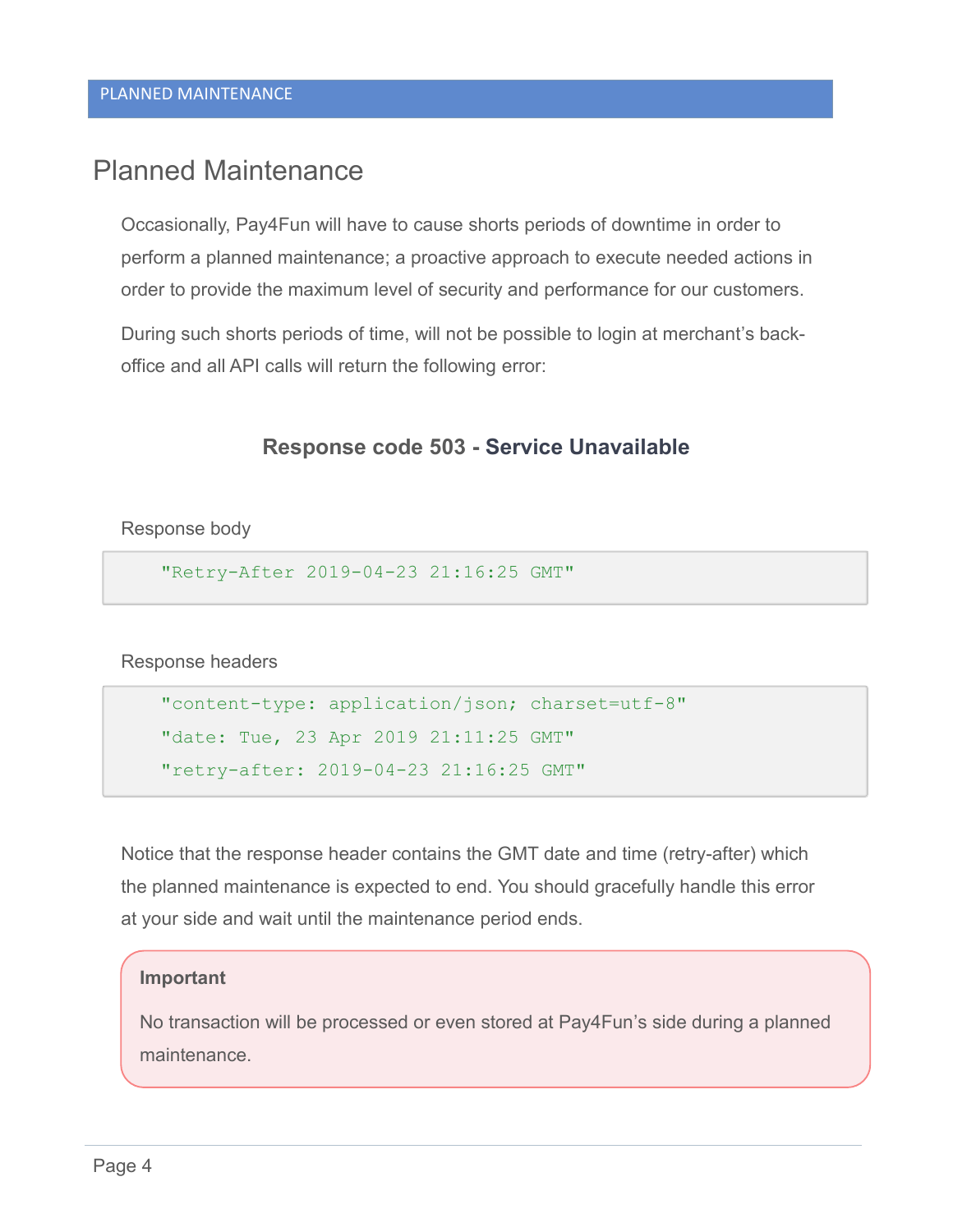## <span id="page-7-0"></span>API Endpoints

The P4F [RESTful](https://en.wikipedia.org/wiki/Representational_state_transfer) API, where all responses are in [JSON,](http://www.json.org/) is available in the P4F Sandbox environment for integration testing purposes. To switch between the Sandbox and the live production system you only need to change the endpoint URI and the credentials.

The main URI **<P4F\_API>** is defined below for Sandbox and Production environments. Please, check carefully the method explanation to use the right URI for each request:



**Important – Production URL (Live stage)**

**API: [https://api.p4f.com](https://api.p4f.com/)**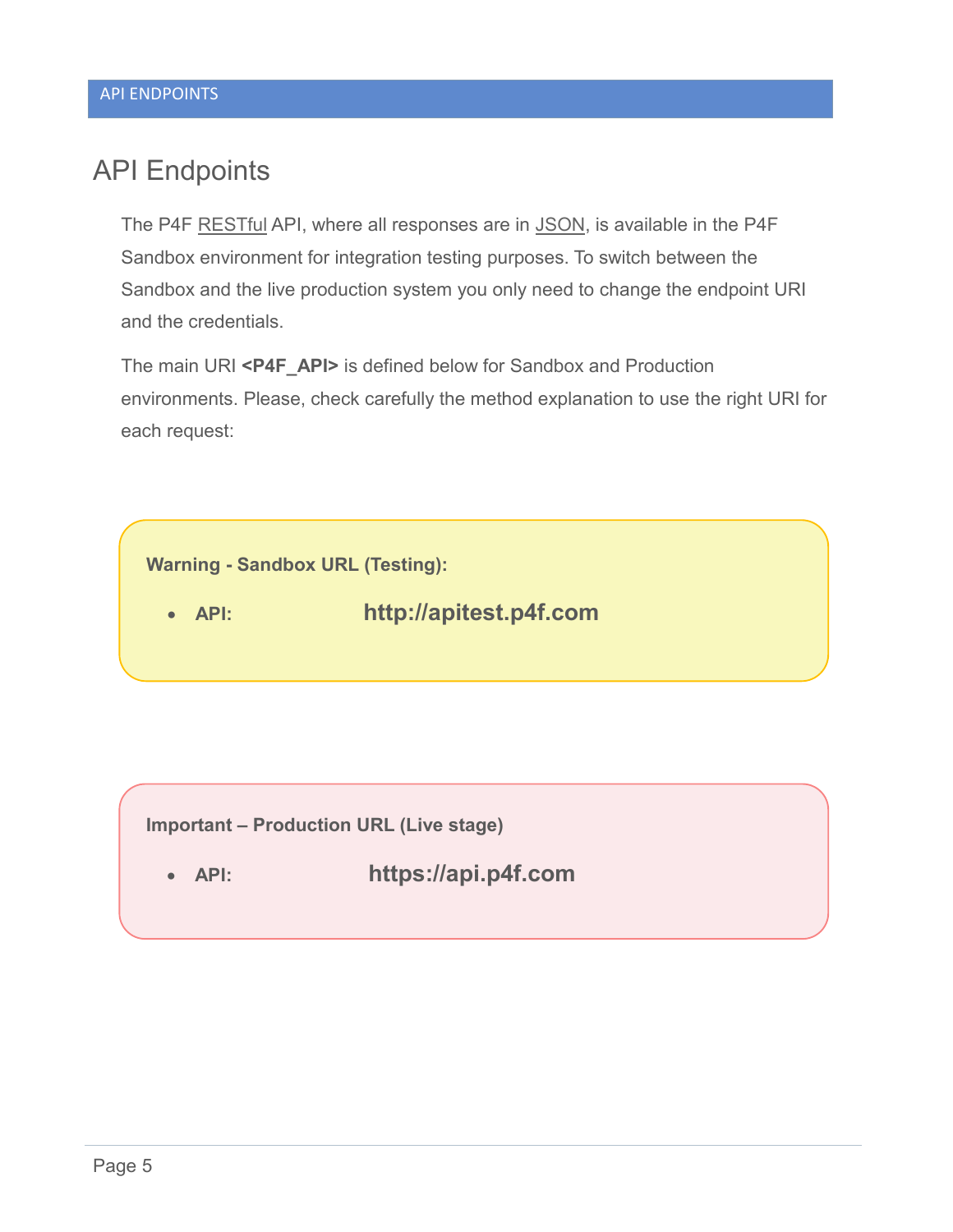## <span id="page-8-0"></span>Web requests quota control per IP

Pay4Fun's API has a feature to control quota of web requests per IP; it means that requests originated from the same IP will be blocked if quota limits are reached.

The quota control has limits for different endpoints allowing an IP to make a maximum number of calls in a time interval.

The quota control exists to ensure the service is up and running for all Merchants, avoiding API running out of response capacity due to misuse of features or malicious requests.

The actual quota limits are specified below:

#### REQUESTS QUOTA CONTROL

| <b>API endpoint</b>                      | <b>HTTP</b> verb | Quota (requests per second) |
|------------------------------------------|------------------|-----------------------------|
| /1.0/go/process                          | <b>POST</b>      | 6                           |
| /1.0/go/transaction                      | <b>POST</b>      |                             |
| $\ast$<br>(any other endpoints together) | <b>POST</b>      | 6                           |

These quota limits above are not customizable, they are the same for every Merchant.

Please, note that these limits may change without prior notice.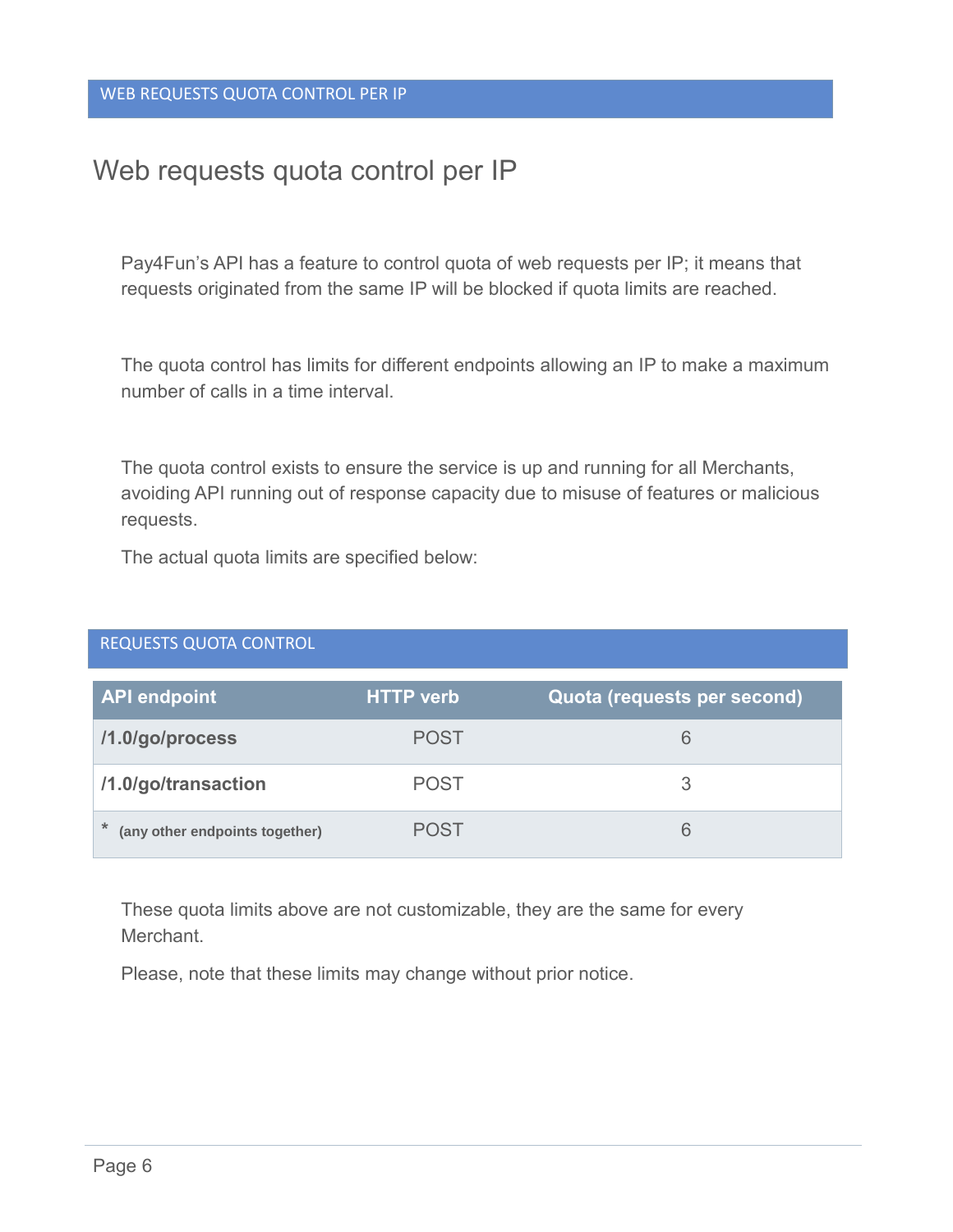## <span id="page-9-0"></span>Supported Currencies

The following currencies are supported by P4F's API:

|  | <b>SUPPORTED CURRENCIES</b> |  |
|--|-----------------------------|--|
|  |                             |  |

| <b>ISO 4217 code</b> | <b>Name</b>                 |
|----------------------|-----------------------------|
| <b>BRL</b>           | <b>Brazilian Real</b>       |
| <b>GBP</b>           | <b>British Pound</b>        |
| <b>USD</b>           | <b>United States Dollar</b> |
| <b>EUR</b>           | European Euro               |

Transactions will be processed according the specified currency at the request.

Make sure to send the correct information to the API. Pay4Fun takes no responsibility for incorrect amount or currency parameters sent to the API.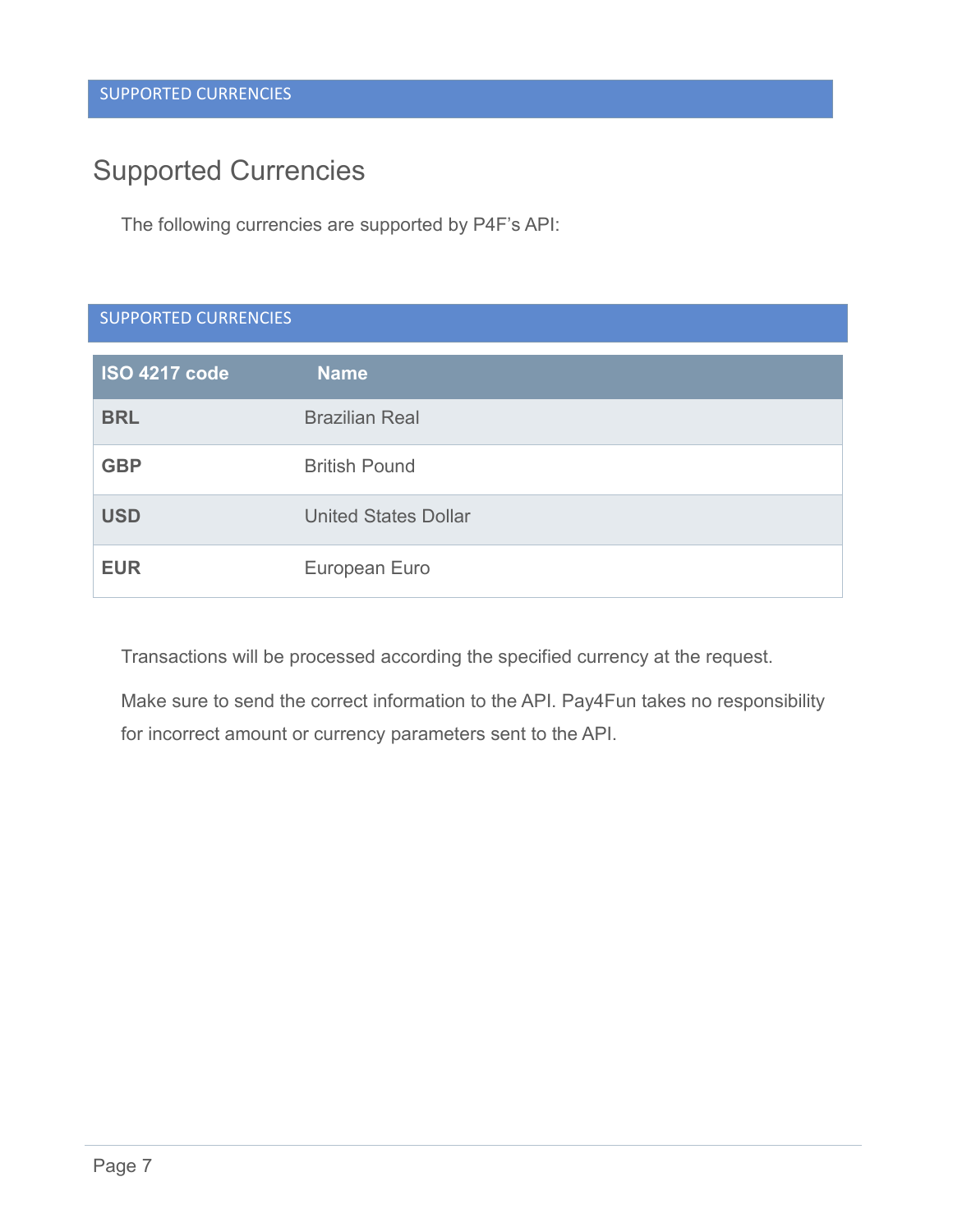## <span id="page-10-0"></span>Obtaining Merchant's Account Credentials

After your account has been successfully approved by P4F, you will receive credentials to access the back-office (user name and password) where you will be able to retrieve the account credentials needed to configure the API requests accordingly.

**Warning** - Sandbox URL (Testing):

**http://backtest.p4f.com/auth/merchant/login/**

**Important** – Production URL (Live stage)

**https://back.p4f.com/auth/merchant/login/**

At the menu **ACCOUNT** / **API** / **CREDENTIALS**, subsection **DIRECT API**, you will find:

- Account Credentials:
	- o **Merchant ID;**
	- o **Merchant Key;**
	- o **Merchant Secret;**
- Latest version of API document;
- Integration helper kit with JSON API requests;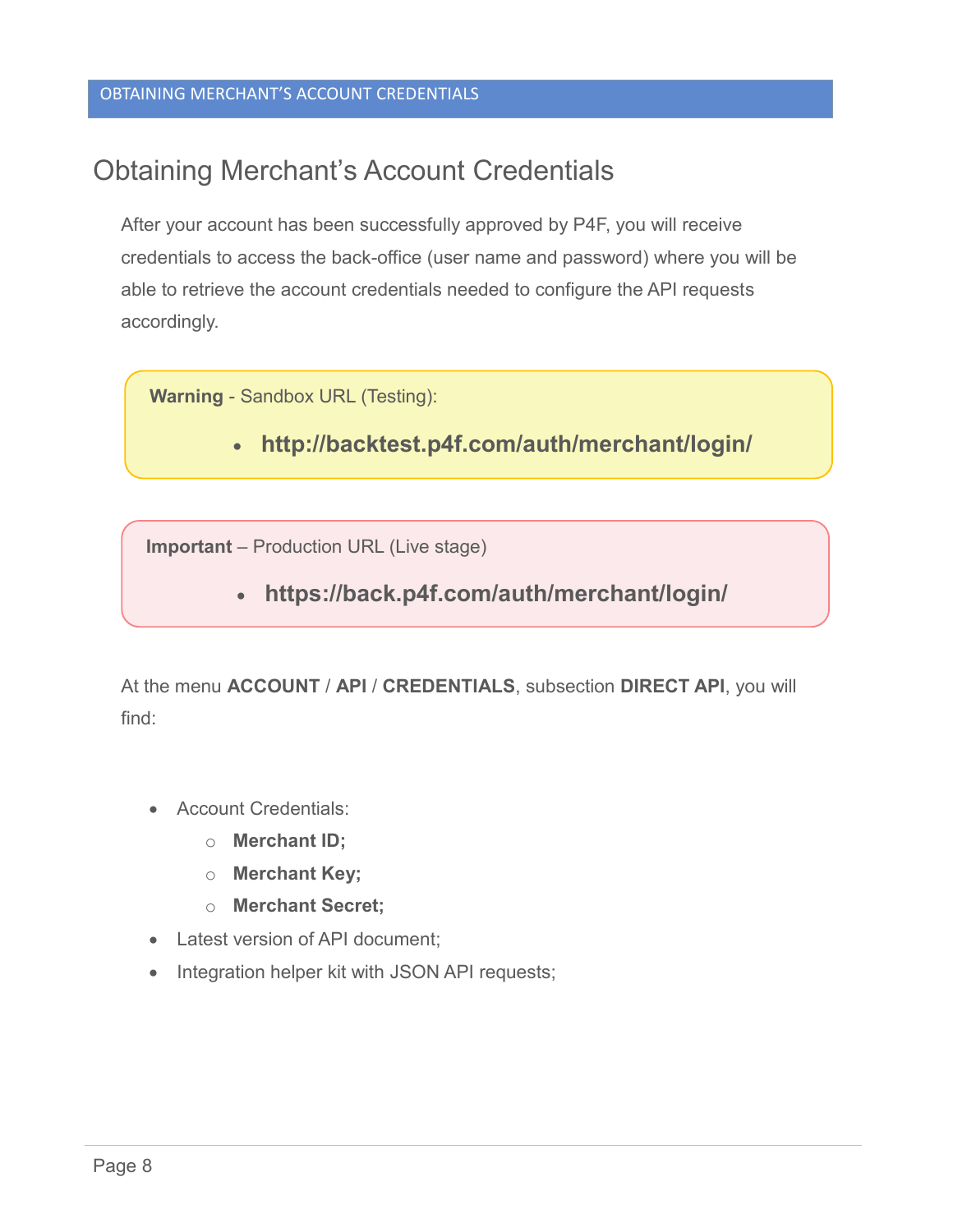## <span id="page-11-0"></span>Understanding Merchant's Account Credentials

Account credentials are available in your back-office for both staging and production environment. These credentials consist of:

**MID (Merchant ID)** - This is a unique identifier provided to every merchant by Pay4Fun. MID is part of your account credentials and is different on staging and production environment.

**Merchant Key** - This is a private key used for secure encryption of every request. This needs to be kept on server side and should not be shared with anyone.

**Merchant Secret** - This is a secret piece of information used as part of the seed string to generate communication hash. This needs to be kept on server side and should not be shared with anyone.

#### **Important**

**Merchant secret** and **Merchant key** are sensitive data and should be kept secure and safe from non-authorized personal and never should be included as plain text in any communication, electronic or not!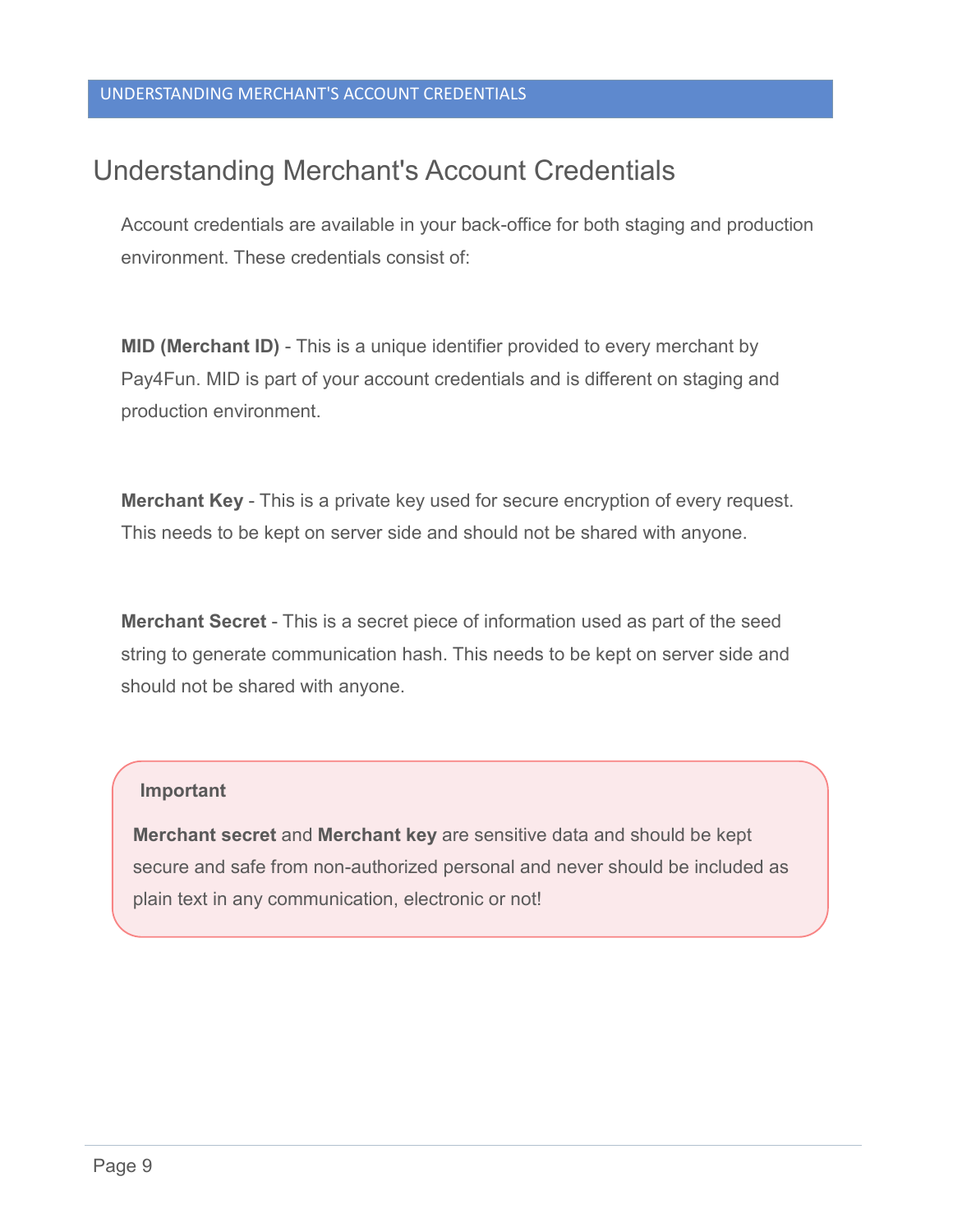## <span id="page-12-0"></span>Whitelisting Pay4Fun's Servers IPs

In case you keep an IP whitelist to authorize access to your server, you must add Pay4Funs IPs to it.

Accessing the Merchants back-office, under the menu **ACCOUNT** / **API** / **CREDENTIALS**, you can check the IP list to be whitelisted for Pay4Fun's Test and Live stages.

#### **Important**

Not adding the IPs to your whitelist will avoid the API's confirmations to reach your servers.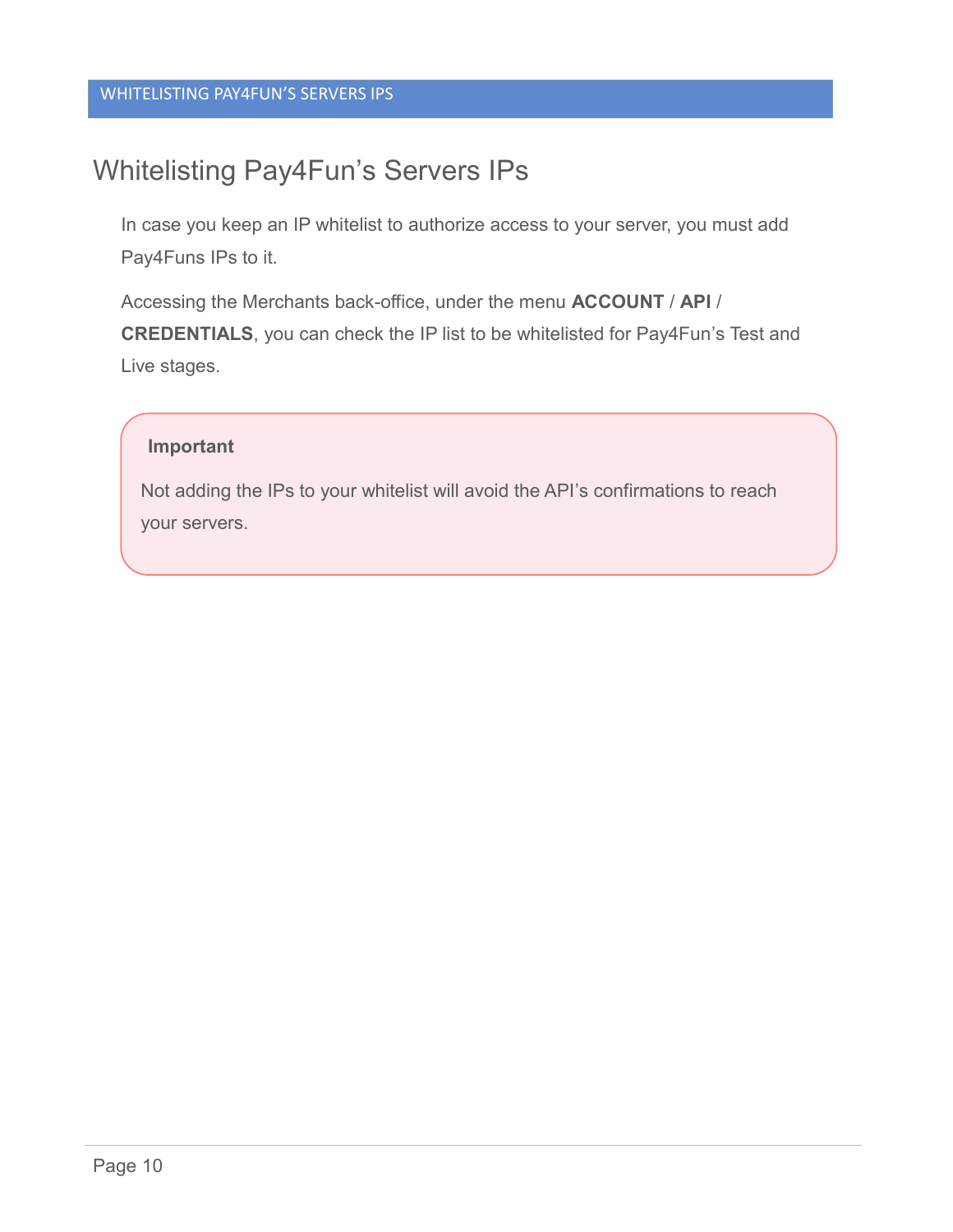## <span id="page-13-0"></span>Pay In

A Pay In transaction occurs when a Pay4Fun Customer transfers from his/hers wallet into the Merchant wallet.

Minimum and maximum limits are to be defined by the Merchant but must be between BRL20.00 and BRL30,000.00. Maximum amount varies according to the deposit method selected. All transactions (and maximum limit) are subject to verification by Pay4Fun due to KYC and AML-CFT policies, and might be declined.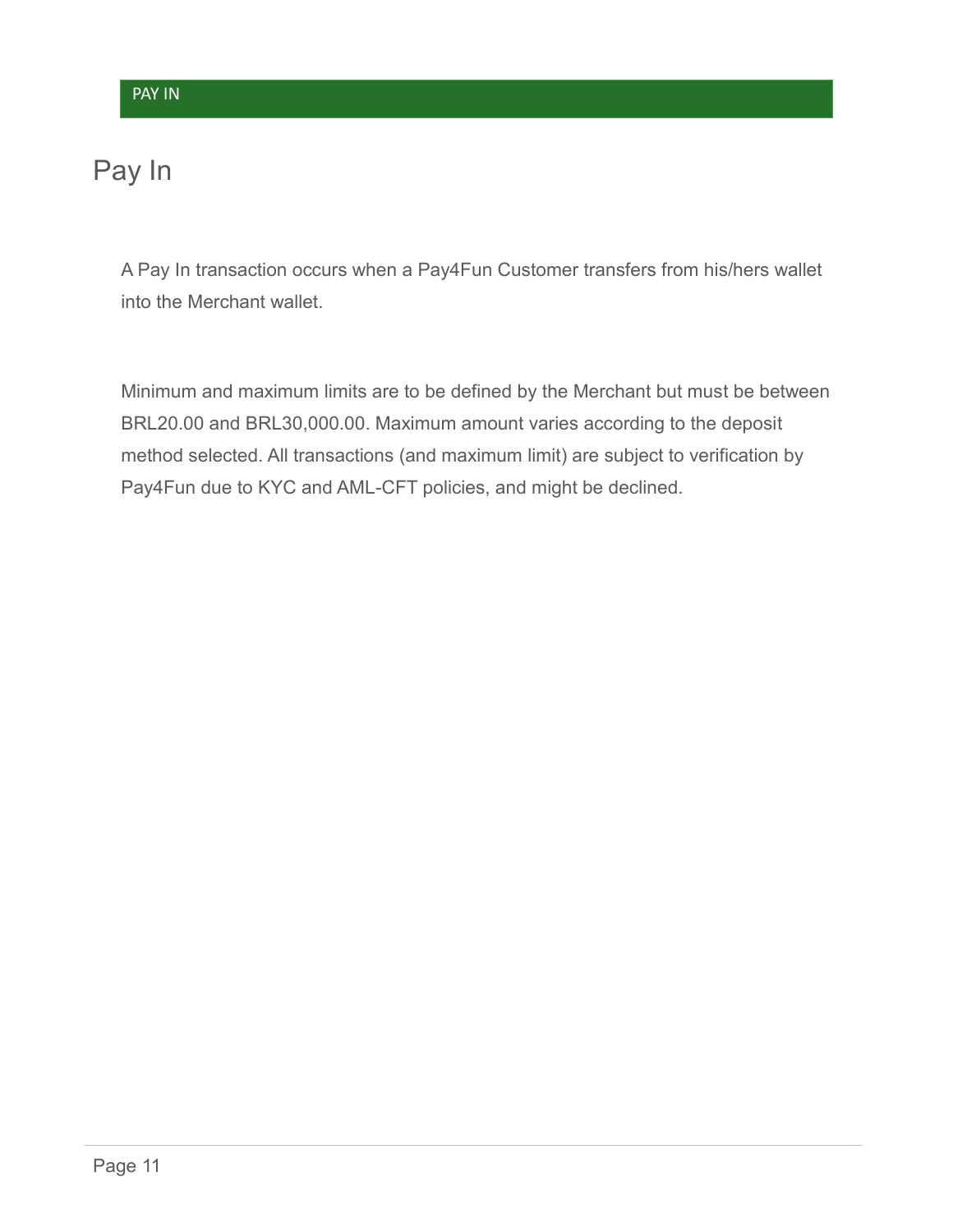## <span id="page-14-0"></span>Pay in Flow Overview

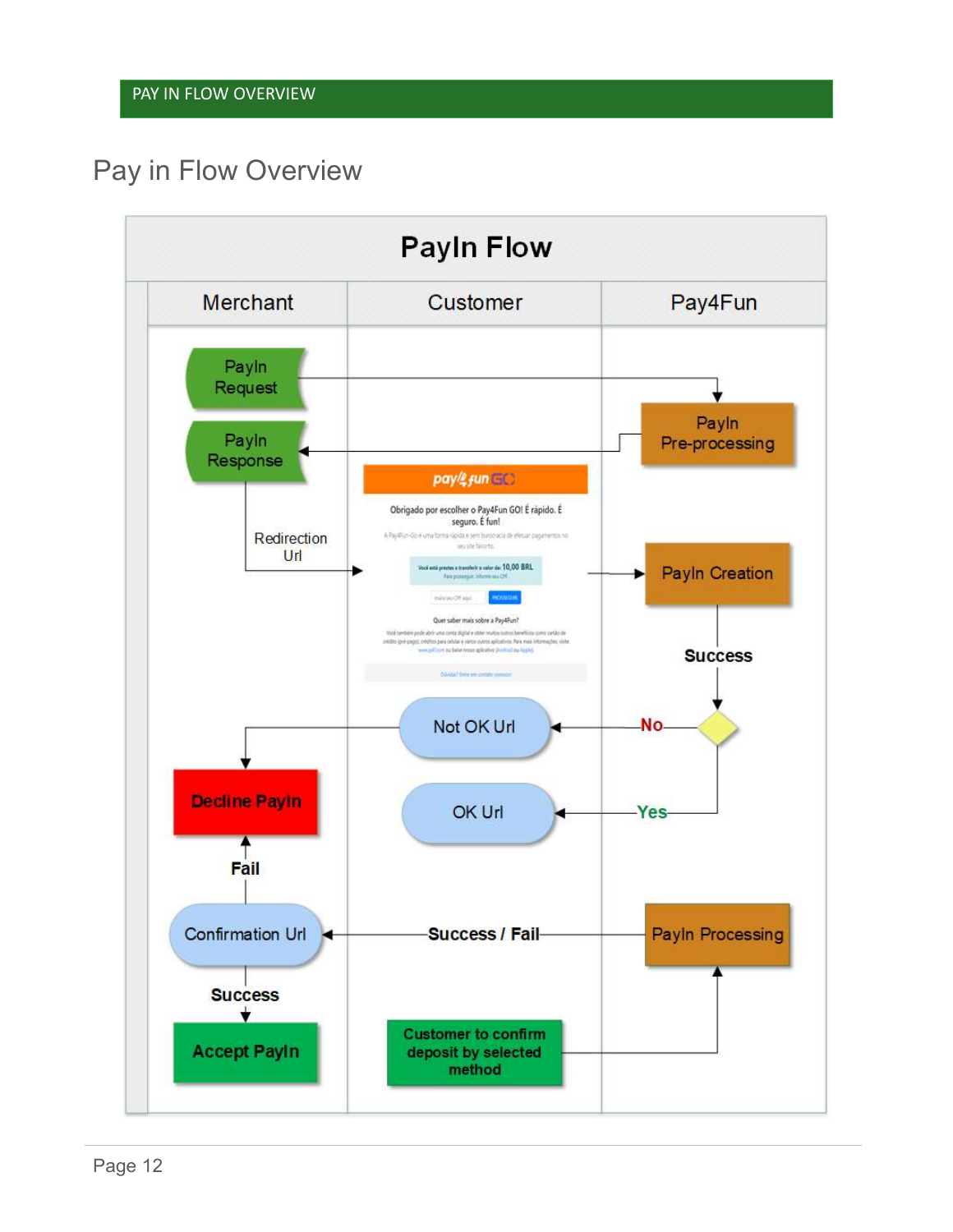## <span id="page-15-0"></span>Pay in Flow Explained

#### TRANSACTION CREATION

When a transaction request is received at Pa4Fun's server, there are multiple validations carried out like valid source of request, structure of request, uniqueness of Merchant Invoice ID, etc. Once these validations are passed, a transaction is created.

#### SUCCESSFUL TRANSACTION

Customer fills authentication details to authorize the payment. Once the authorization is successful, money is credited to merchant's account. This transaction is a successful transaction.

#### FAILED TRANSACTION

If for any reason the transaction processing fails, t**he transaction is not created at Pay4Fun's system** and merchant will be notified through the NOT OK UL specified at the API's request.

#### PENDING TRANSACTION

The transaction is waiting for Customer's payment.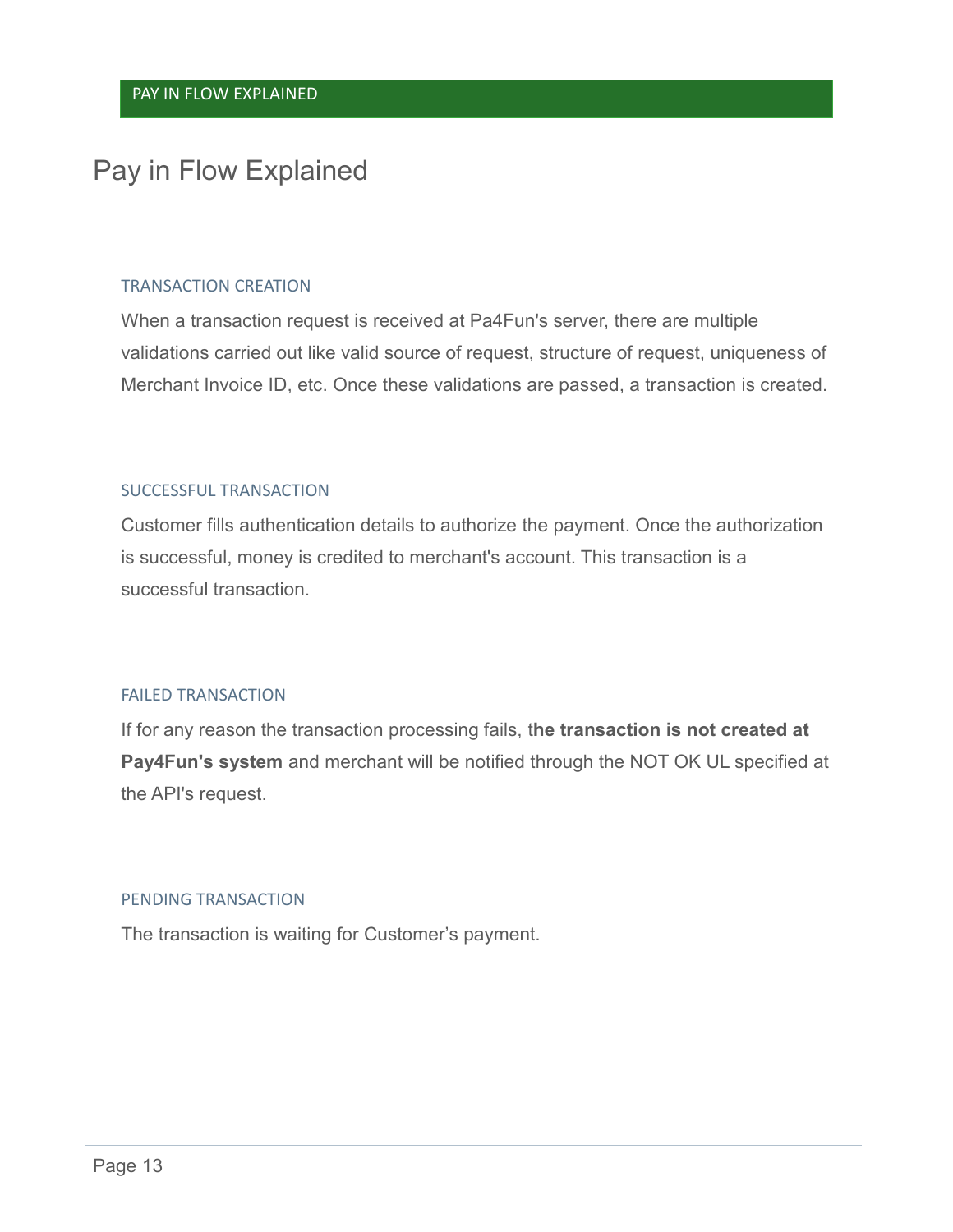## <span id="page-16-0"></span>Pay In Request

The purpose of this request is allow your Customers authenticate their Pay4Fun's wallet.

#### **Important**

No transaction will be generated due this request!!

You will receive an URL within the response and you should redirect your Customer to this URL where his authentication will take place.

The request header should contain two parameters: **merchantId** and **hash** for security and authorization matters.

Please, be careful to use the correct URL:

**Sandbox (Testing):**

<P4F\_API>: **http://apitest.p4f.com**

**Production (Live stage)**

<P4F\_API>: **[https://api.p4f.com](https://api.p4f.com/)**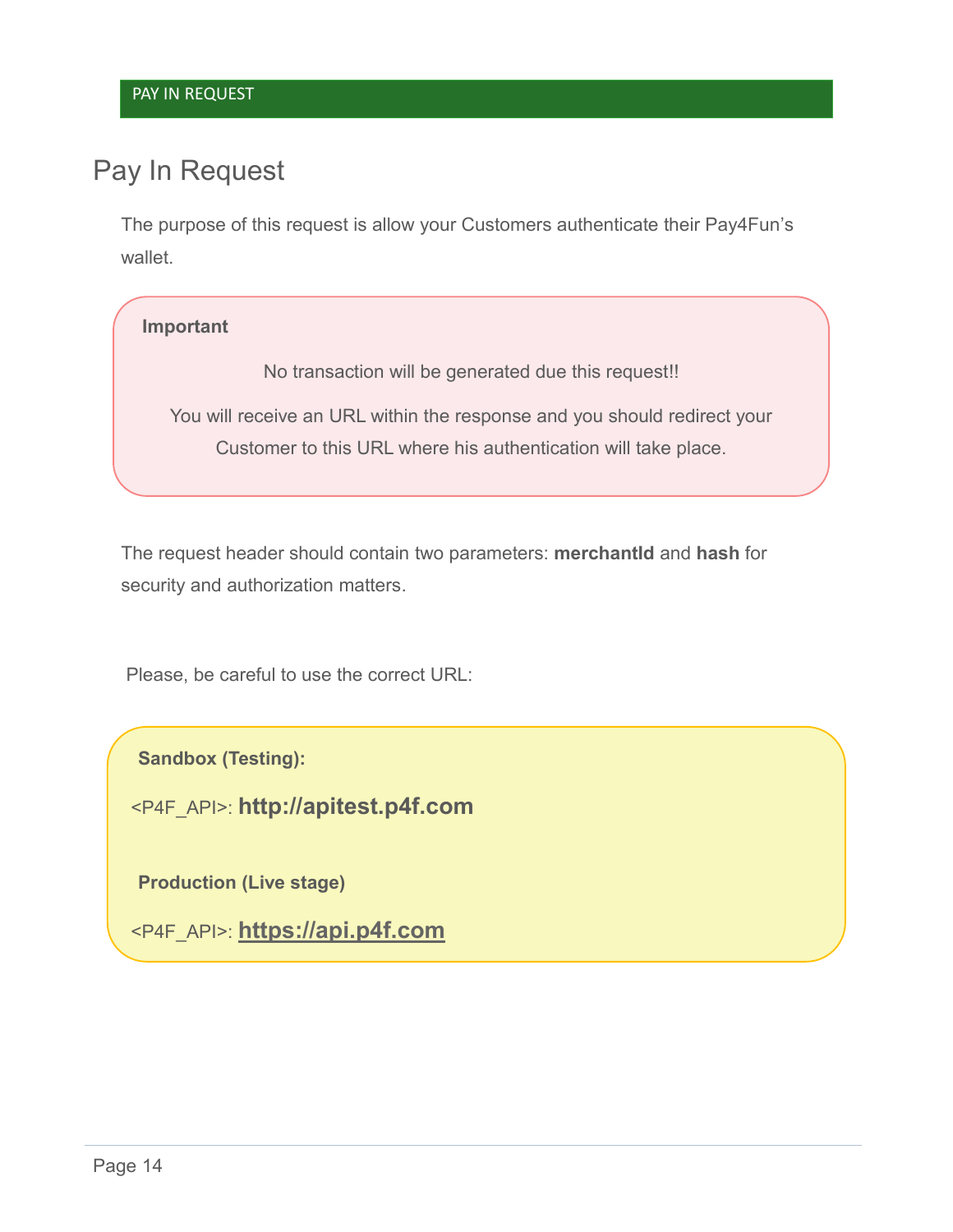#### PAY IN API REQUEST:

**POST** <P4F\_API>/1.0/go/process**/**

**Header** 

```
{
  merchantId: 123456, 
  hash: "xxxxxxxxx"
  Content-Type: "application/json"
}
```
An example of a valid Pay In request is shown below:

```
{
   "amount": 10.00,
   "merchantInvoiceId": "ABC777",
   "language": "en-US",
   "currency": "BRL",
  "okUrl": "https://merchant.com/ok_url",
   "notOkUrl": "https://merchant.com/not_ok_url",
   "confirmationUrl": "https://merchant.com/confirmation_url"
}
```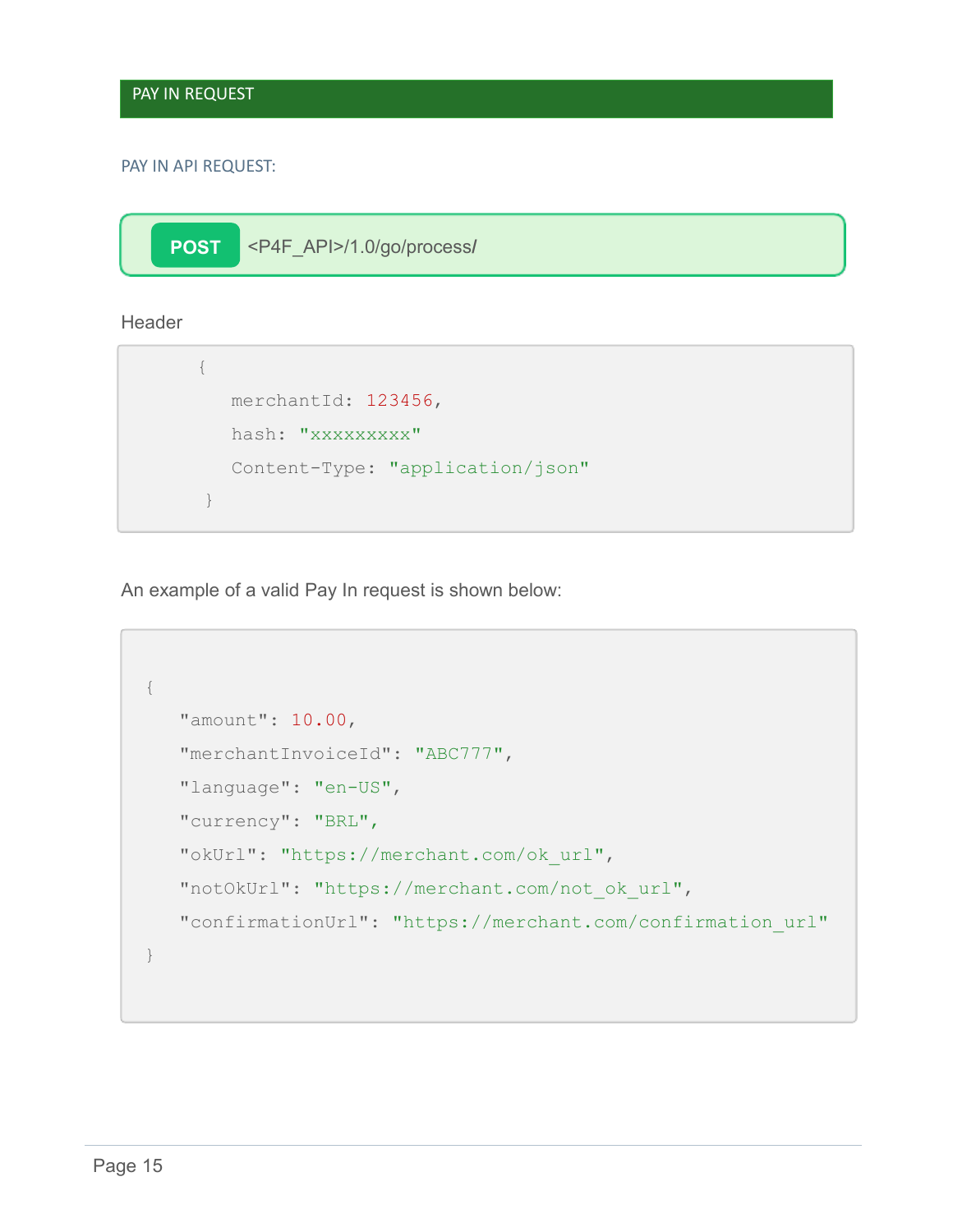#### REQUEST PARAMETERS SPECIFICATION

| <b>Parameter</b>                               | <b>Type</b>   | <b>Description</b>                                                                                                            | <b>Mandatory</b> |
|------------------------------------------------|---------------|-------------------------------------------------------------------------------------------------------------------------------|------------------|
| hash                                           | <b>String</b> | Hash to avoid fraud (check Appendix 1 -<br>Generating the Hash section)                                                       | Yes              |
| amount                                         | Decimal       | Pay in amount (2 digits after the decimal<br>point)                                                                           | Yes              |
| merchantInvoiceId                              | <b>String</b> | Merchant's transaction unique identifier<br>(maximum 250 characters)                                                          | Yes              |
| language                                       | <b>String</b> | Customer's desired language (pt-BR,<br>en-US or es-ES)                                                                        | <b>No</b>        |
| currency                                       | <b>String</b> | Pay in currency (ISO 4217 - 3 characters<br>code)                                                                             | Yes              |
| okUrl                                          | <b>String</b> | Merchant's redirection URL for<br>successful transactions                                                                     | Yes              |
| notOkUrl                                       | <b>String</b> | Merchant's redirection URL for<br>unsuccessful transactions                                                                   | Yes              |
| confirmationUrl                                | <b>String</b> | Merchant's confirmation URL                                                                                                   | Yes              |
| labelld                                        | Integer       | If a valid label ID is informed, transaction<br>will be tagged. Please check Appendix 3<br>- Merchant Labels for more details | <b>No</b>        |
| <b>Onboard Data parameters (check * below)</b> |               |                                                                                                                               |                  |
| zipcode                                        | <b>String</b> | Customer's Brazilian postal code                                                                                              | <b>No</b>        |
| email                                          | <b>String</b> | Customer's e-mail                                                                                                             | <b>No</b>        |
| birthDate                                      | <b>String</b> | Customer's birthdate (format yyyy-MM-<br>dd, e.g., 2000-03-30)                                                                | <b>No</b>        |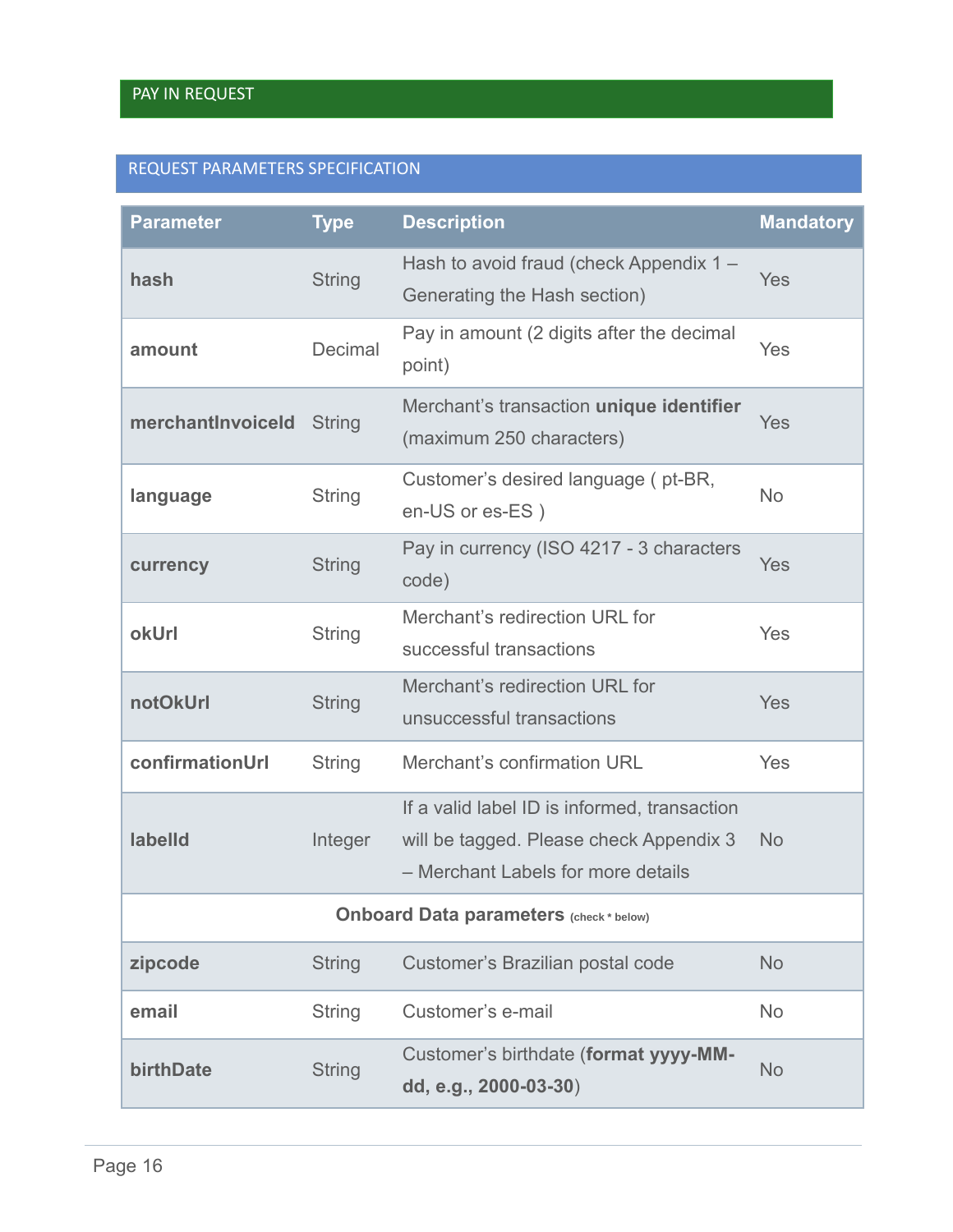#### PAY IN REQUEST

| fullName        | <b>String</b> | Customer's full name                                               | No.       |
|-----------------|---------------|--------------------------------------------------------------------|-----------|
|                 |               | <b>Payment Method parameters (check ** below)</b>                  |           |
| paymentMethod   | <b>String</b> | Desired Payment Method Type: PIX,<br><b>Boleto or BankTransfer</b> | <b>No</b> |
| paymentMethodId | Integer       | <b>Check Payment Methods section for</b><br>more details           | No.       |

#### \* ONBOARD PARAMETERS

To facilitate the user experience, you have the option to inform personal data from your customer.

If you decide to send, we will treat on our end and populate the necessary fields during the process. If you decide not to send, we will request the customer to fill in the fields.

We will treat only the first request of the customer. If you keep sending onwards we will disregard these data, so feel free to send it only once.

Parameters are: postal code, e-mail address, date of birth and full name.

#### \*\* PAYMENT METHOD PARAMETERS

When offering Pay4Fun GO on your deposit page, you have the option to present it as Pay4Fun GO (one icon) and/or one icon for each different payment method.

So when using the Pay4Fun GO icon you should NOT inform any of the Payment Method parameters in the request. We will show the available payment methods so customer can decide which one to use.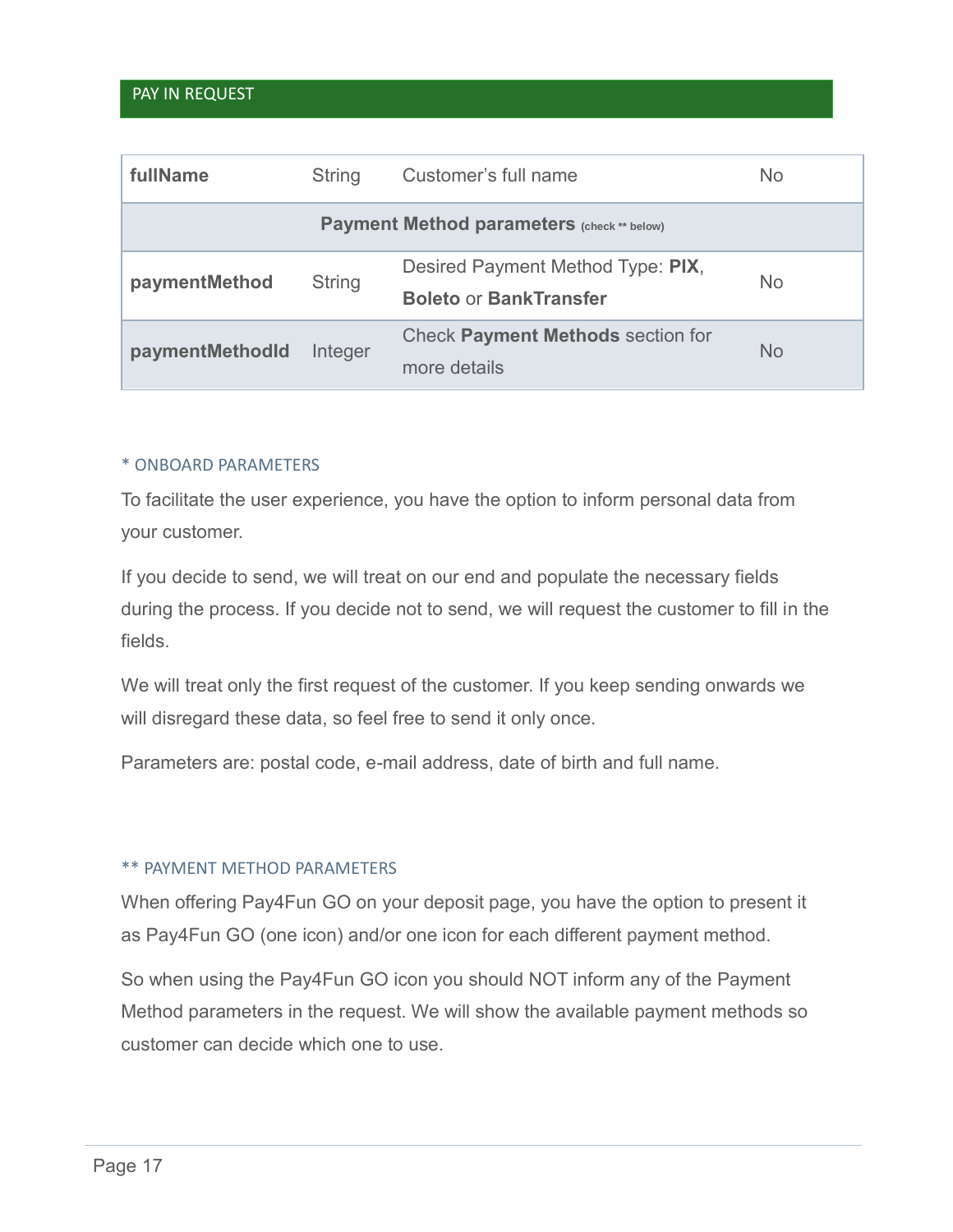#### PAY IN REQUEST

When using the icon for each payment method, use ONE of the following parameters in the request: paymentMethod or paymentMethodId. We will redirect and show the confirmation screen for the selected payment method.

#### PAY IN HASH SEED STRING

Concatenate the following information, in that order, to obtain the seed string for hash generation for Pay in requests (check Appendix 1 – [Generating the Hash](#page-38-0) section):

- Merchant's ID
- Pay in amount in cents (comma or decimal point **with two decimal places**)
- Merchant's invoice ID
- Merchant's secret

Consider a Pay in request of **10.00** USD related to the merchant's invoice ID **ABC777**.

Assuming merchant's ID is **34567** and merchant's secret is "**abcdef**", the seed string for hash generation would be (in that order):

- 1. merchant's ID;
- 2. transaction's amount with cents;
- 3. merchant's invoice ID;
- 4. merchant's secret;

Seed string = **345671000ABC777abcdef**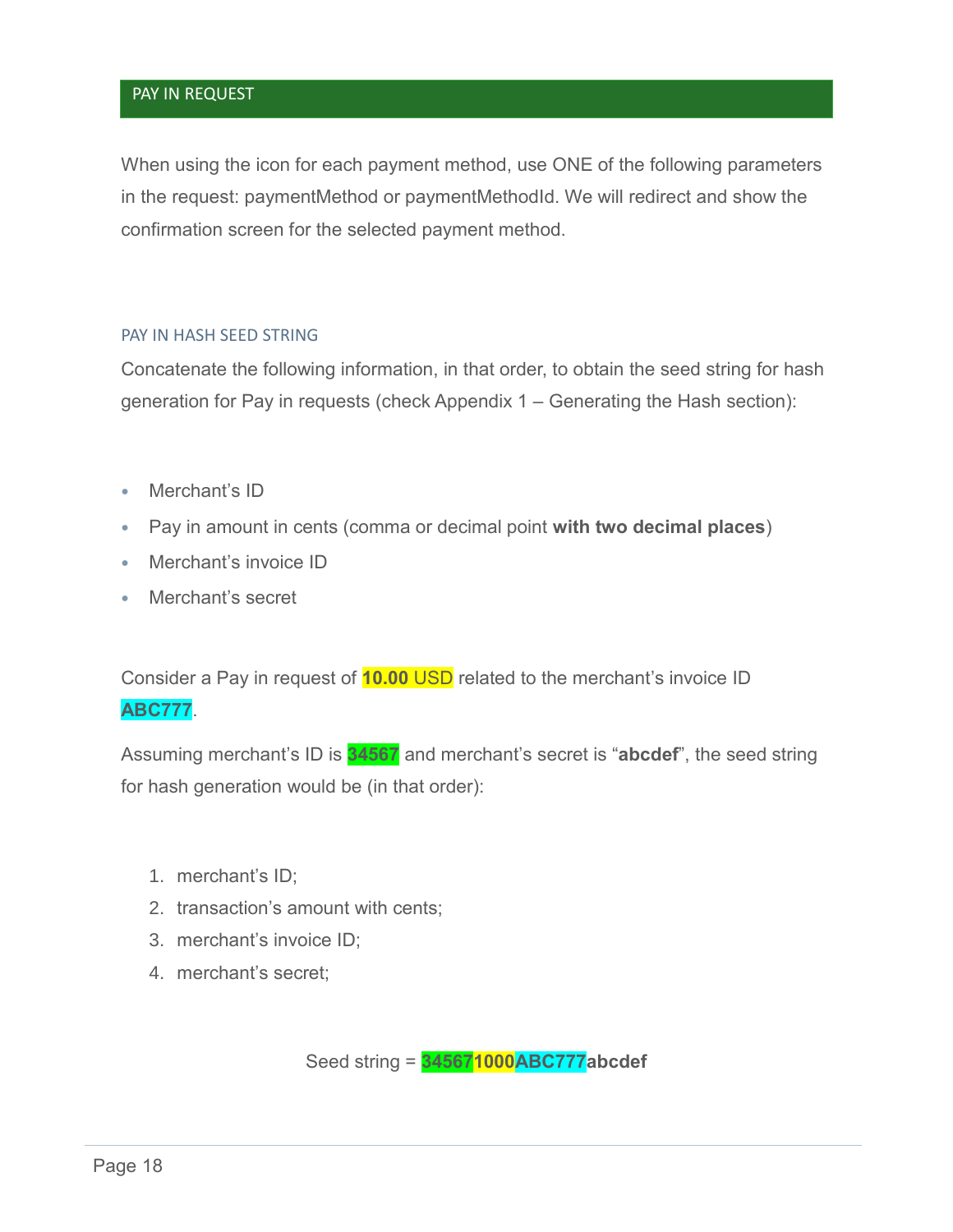#### PAY IN REQUEST

The Merchant's secret should be kept safe because is the secret factor that prevents others to generate valid hash.

#### **Important**

Even in cases of **flat amounts**, for instance, 1000.00, **cents must be included at the seed string**.

The P4F API will generate a hash for each request and compare to the Merchant's hash. Any attempt of forging a request without the knowledge of the Merchant's secret will lead to an invalid hash and the transaction will be declined.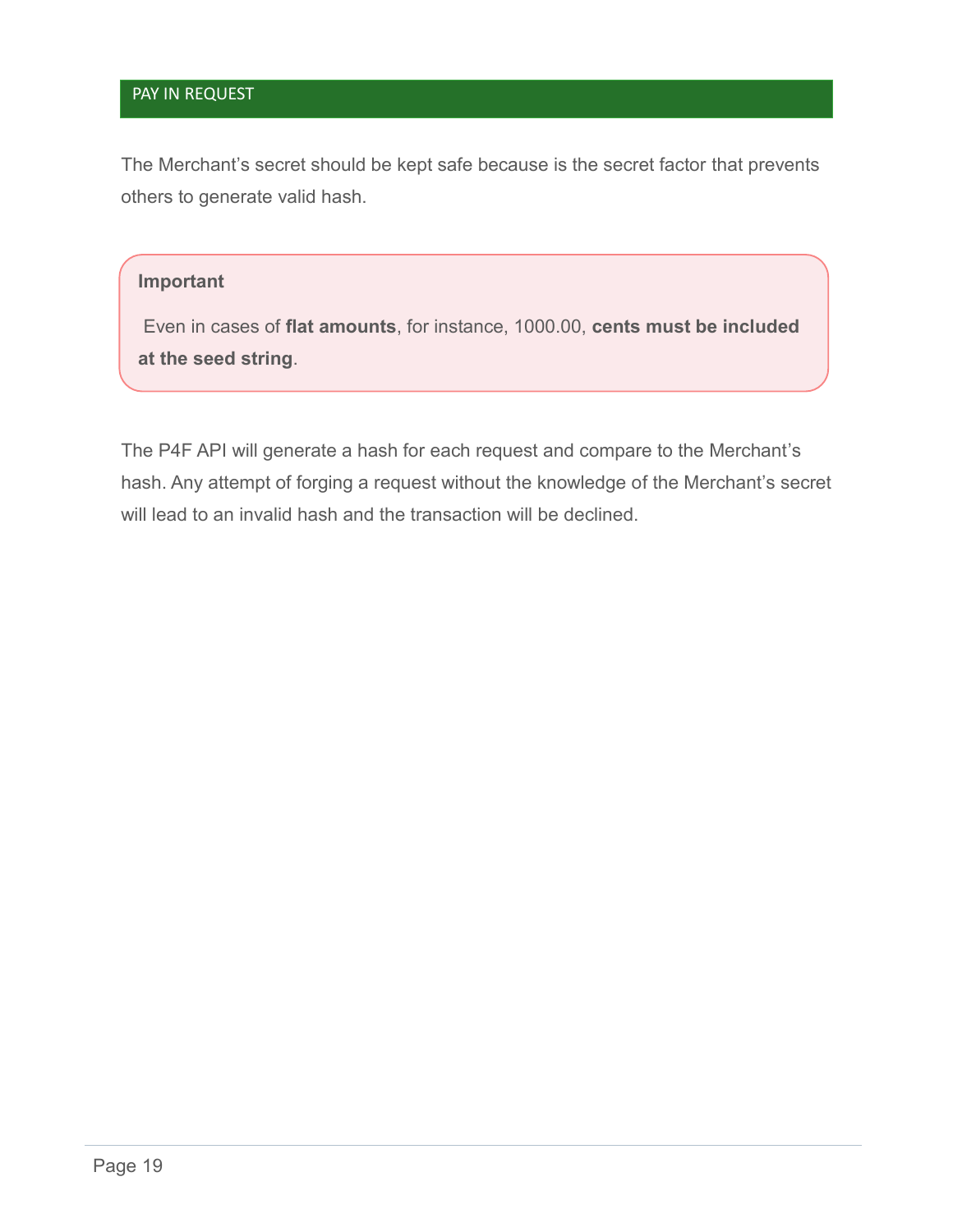## <span id="page-22-0"></span>Pay In Response

#### SUCCESS RESPONSE

In case of successful response you will receive a response containing an URL to redirect your customer to the P4F's authentication page.

After providing the authentication credentials - a valid CPF (Brazilian personal ID number) – the Pay in processing will start.

If the authentication went well, you should receive a **successful response** as below:

```
{
     "code": 201,
     "message": "success message",
     "url": "<P4F_API>/1.0/go/auth/<KEY>"
}
```
You must redirect your customer to the URL where the Pay in processing will occur, and the transaction performed.

| RESPONSE PARAMETERS SPECIFICATION |               |                                                                                    |
|-----------------------------------|---------------|------------------------------------------------------------------------------------|
| <b>Parameter</b>                  | <b>Type</b>   | <b>Description</b>                                                                 |
| code                              | Integer       | HTTP response code                                                                 |
| message                           | <b>String</b> | Response message                                                                   |
| url                               | <b>String</b> | URL to redirect Customer to be authenticated by<br>P4F and confirm the transaction |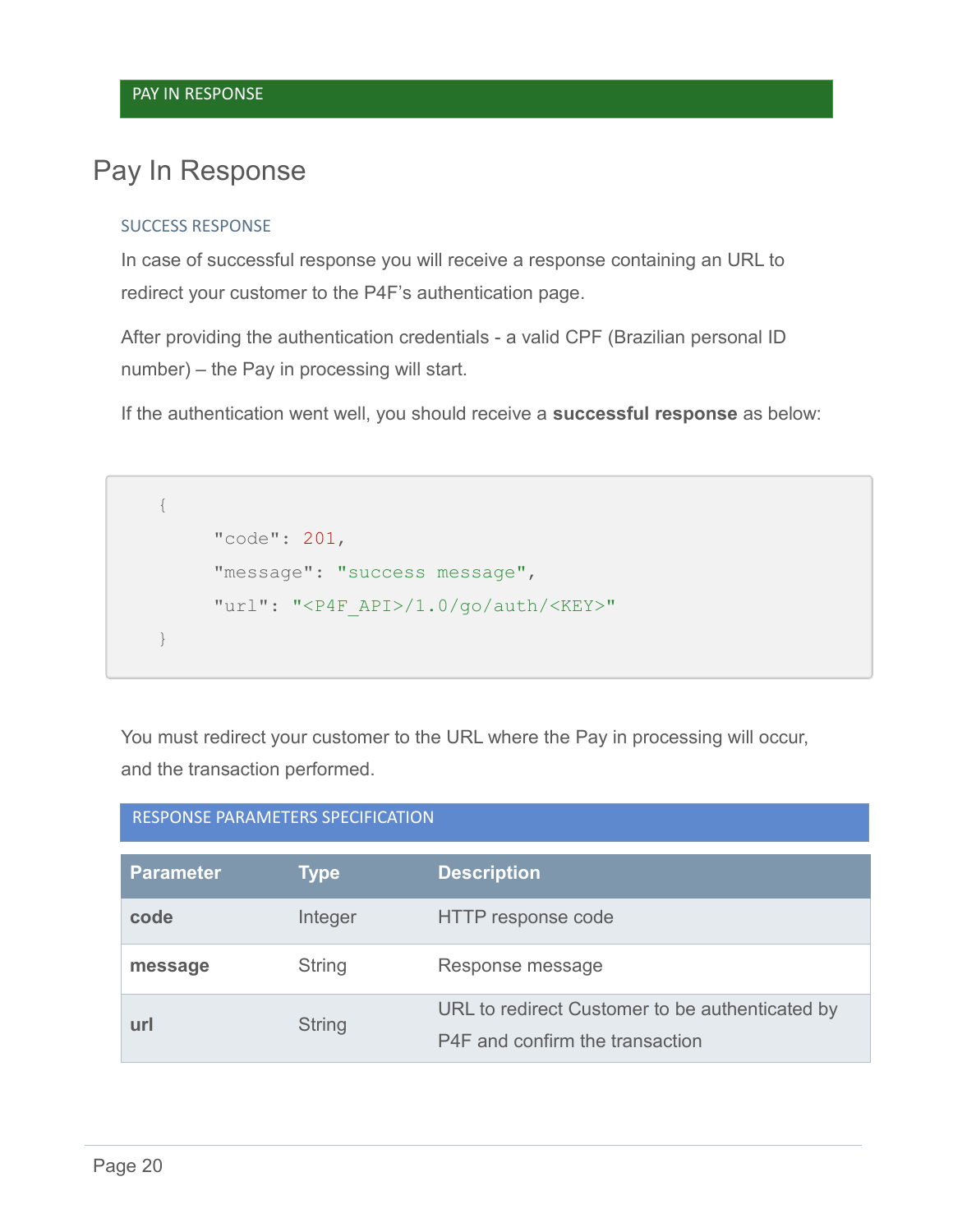#### UNSUCCESSFUL RESPONSE

An example of a **fail response**:

```
{
     "code": 400,
     "message": "error message"
}
```
If any detail prevents transaction being completed, API will redirect your customer to your Not Ok URL.

#### **Important**

Please, notice that the **motive of the failure will always be added to the end of your Not Ok URL as query string** as shown below:

http://yourNotOkUrl?motive=**invalid\_request**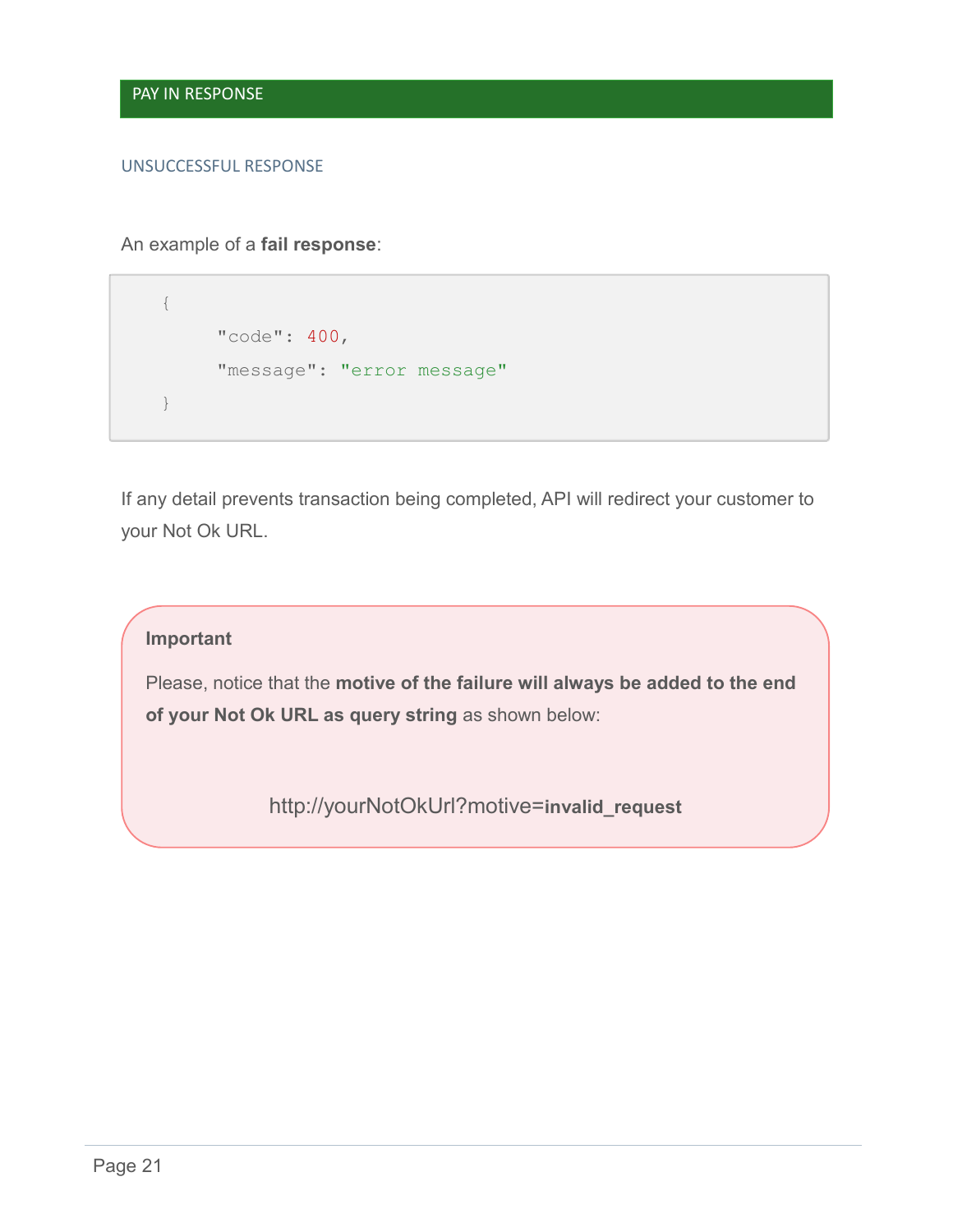## <span id="page-24-0"></span>Pay In Checklist

Before going any further and definitely before the Go Live, we suggest you go through this highly recommend checklist to confirm the integration is ready to go and avoid problems in the future:

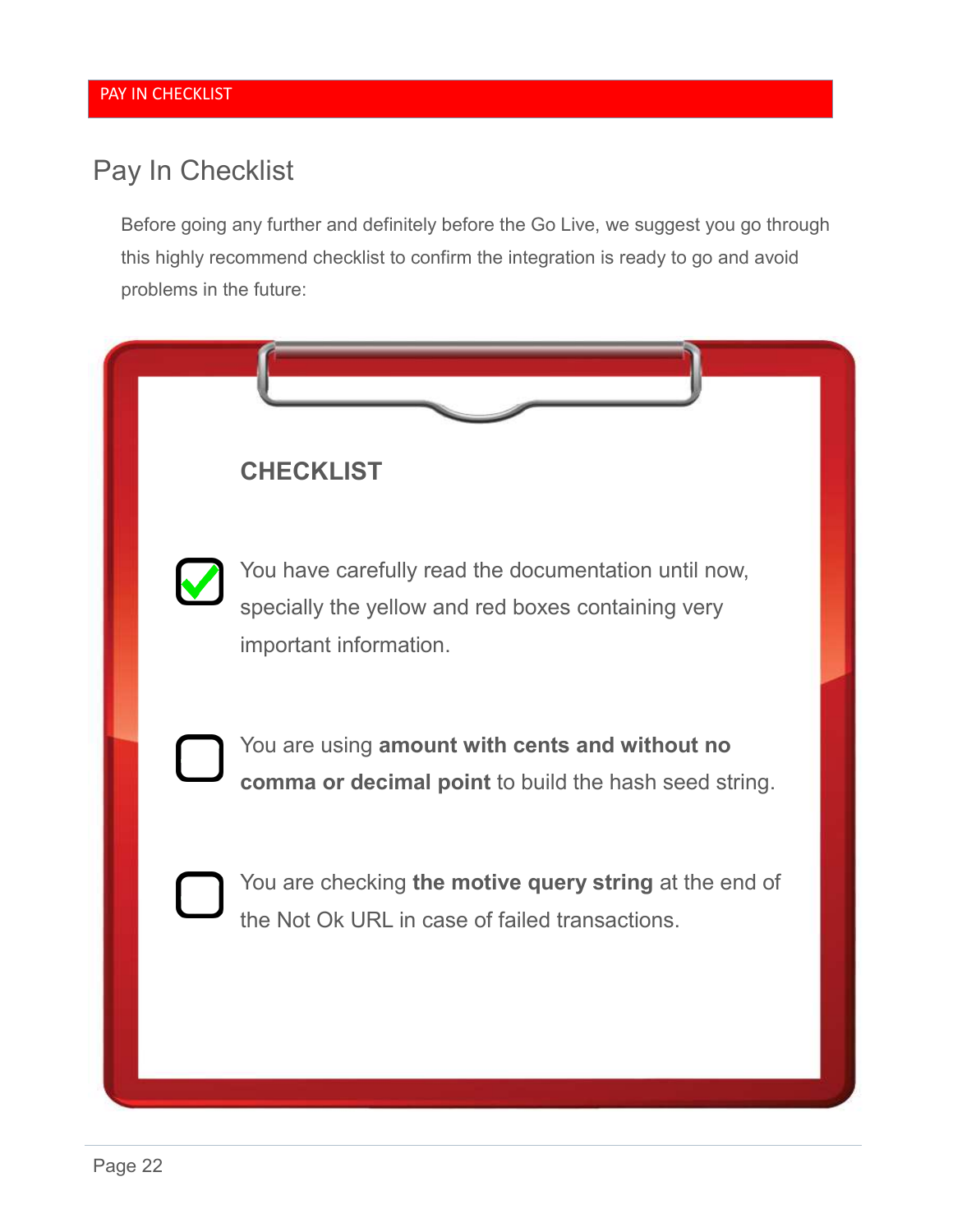## <span id="page-25-0"></span>Pay In Confirmation

#### **Important:**

You must check the transaction effective amount defined at Confirmation's response in order to update it at your side.

In some payment methods, such as bank transfer, Customer could deposit a smaller amount (or higher) than the one requested at your side (we cannot enforce Customer's to deposit the exact requested amount). Once we receive the deposit confirmation on our side we will update the amount as the case may be.

After receiving the request P4F API will redirect the Customer to the Merchant's redirection URL according the transaction status (Ok or Not Ok). Merchant should inform the Customer accordingly regarding the transaction outcome, success or fail.

The Merchant's **confirmation URL** will receive the confirmation request with all parameters needed to validate if Pay in was successful or not.

If Pay4Fun receives a non-positive response (any response different from Status 200 OK) from you or no response at all (communication failure), a series of subsequent request retries will be triggered.

#### **Important**

Please notice that **you should ONLY respond with a 200 OK response if transaction was received and handled successfully at your side**.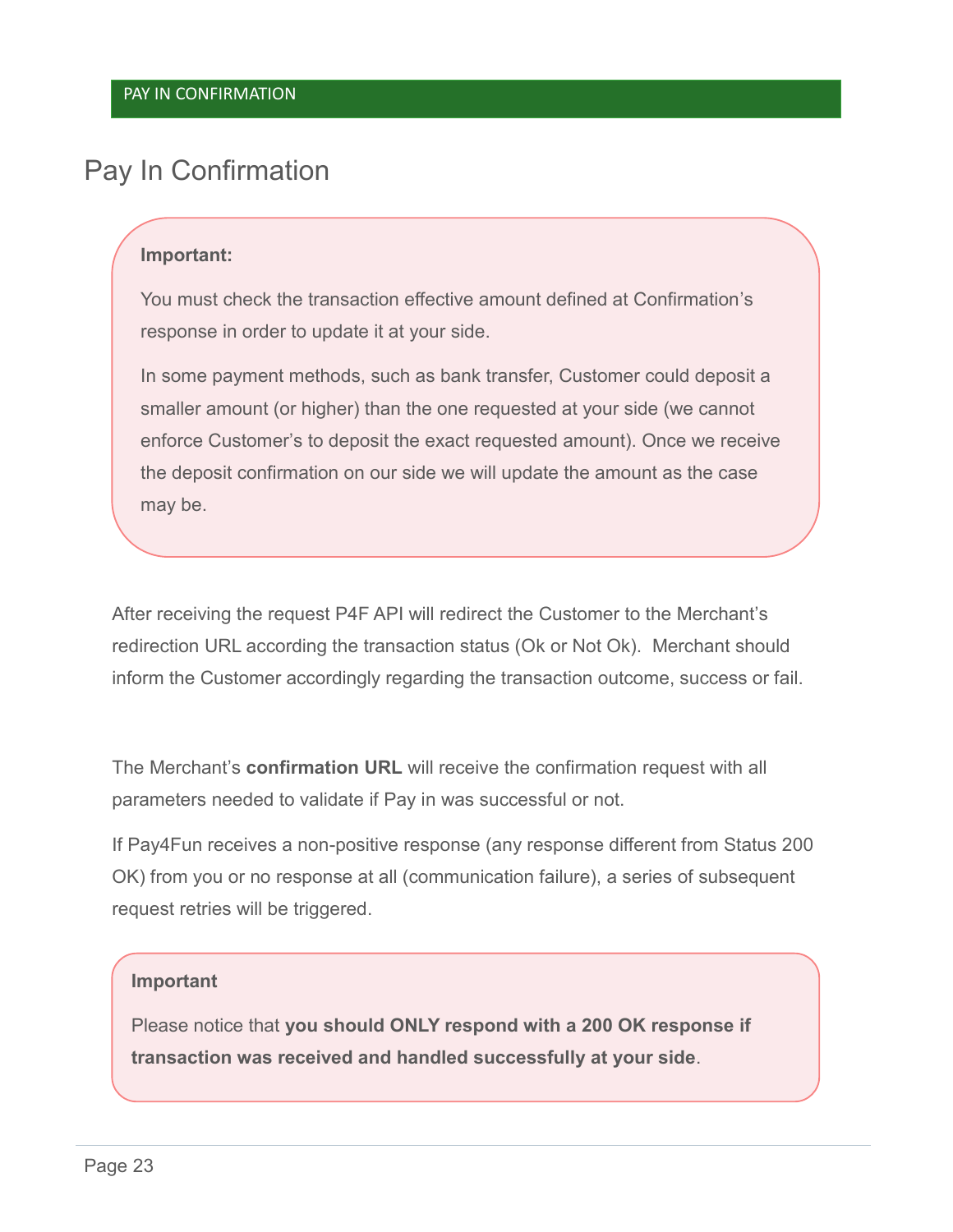#### PAY IN CONFIRMATION

Pay4Fun's API will send confirmation requests to your confirmation URL for a 24 hours period, with 10 minutes between requests.

If Pay4Fun's API doesn't receive a Status 200 OK until the last attempt, the retry operation will be terminated and no further attempts will occur.

#### **Important**

In case of any communication failure on receiving Pay4Fun's confirmation you should keep listening to your Confirmation URL until receiving the subsequent confirmation and, then, complete the transaction on your side.

The official transaction confirmation will only be made through the informed Merchant's Confirmation URL; the confirmation JSON will be sent through POST to this URL.

The response you will receive at you Confirmation URL looks like the following:

```
{
   "TransactionId": 98765,
   "Amount": 10.00, 
   "FeeAmount": 0.00,
   "MerchantInvoiceId": "ABC777",
   "Currency": "USD",
   "Status": "201",
   "LiquidationDate": "2019-01-15",
   "Message": "success",
   "CustomerEmail": "customer@email.com",
   "Sign": "0CE3325211878F6A9131252128EEAA1EB0398B594",
   "PaymentMethod": "Pix"
}
```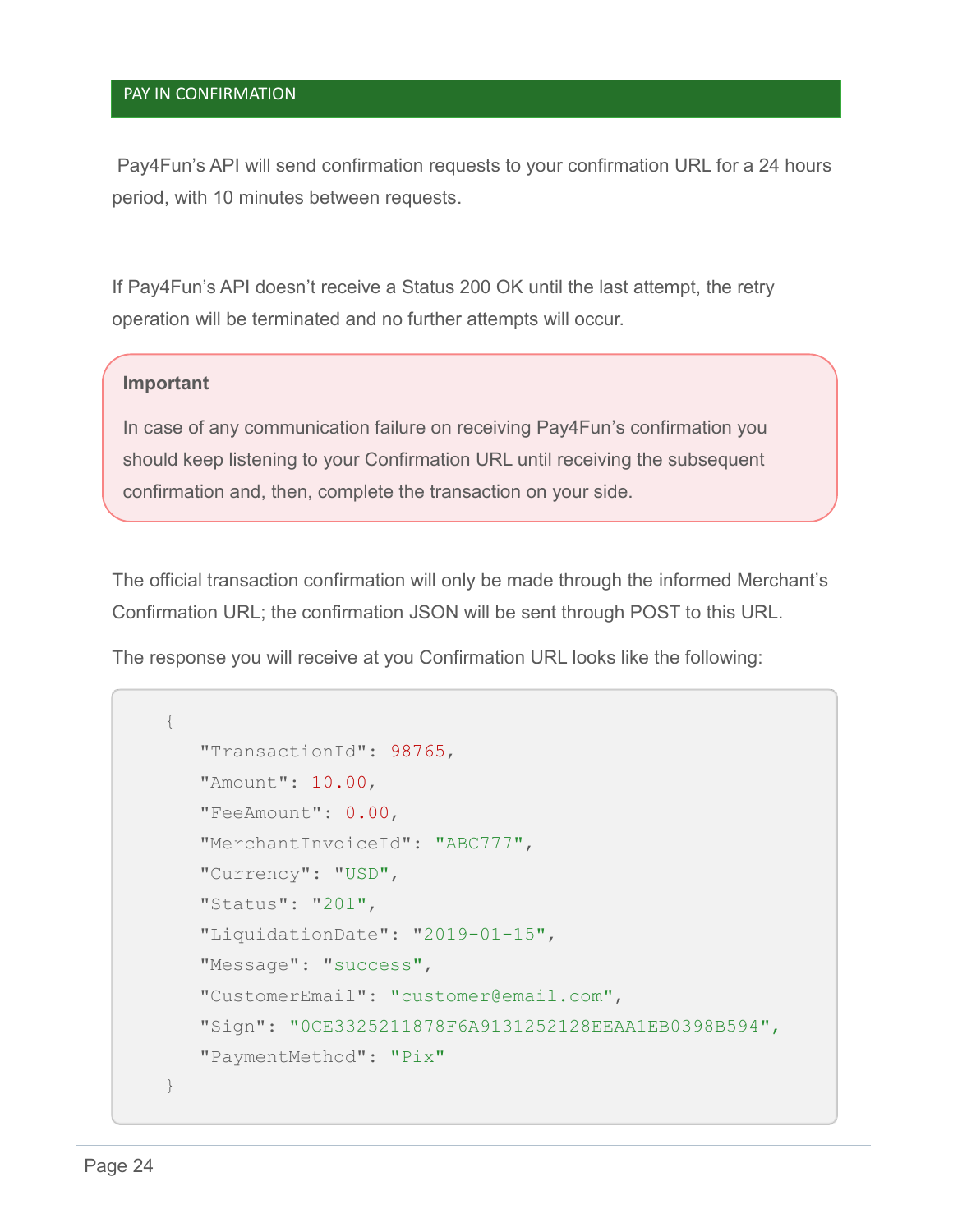#### RESPONSE PARAMETERS SPECIFICATION

| <b>Parameter</b>     | <b>Type</b>   | <b>Description</b>                                                                                                               |
|----------------------|---------------|----------------------------------------------------------------------------------------------------------------------------------|
| <b>TransactionId</b> | <b>String</b> | P4F's transaction unique identifier                                                                                              |
| <b>Amount</b>        | Decimal       | <b>Transaction amount</b>                                                                                                        |
| <b>FeeAmount</b>     | Decimal       | Transaction's fee amount                                                                                                         |
| merchantlnvoiceld    | <b>String</b> | Merchant's transaction unique identifier                                                                                         |
| <b>Currency</b>      |               | Pay in currency (ISO 4217 - 3 characters<br>code)                                                                                |
| <b>Status</b>        | <b>String</b> | Status 201 denotes transaction success.<br>Status 102 denotes PENDING transaction<br>Any other status denotes failed transaction |
| LiquidationDate      | <b>String</b> | Date the transaction's amount will be<br>transferred to Merchant's Available Balance.                                            |
| <b>Message</b>       | <b>String</b> | Success or fail message                                                                                                          |
| <b>CustomerEmail</b> | <b>String</b> | E-mail that has originated the transaction.<br>Use it as additional information on compliance<br>processes                       |
| Sign                 | <b>String</b> | Contains details of the response hashed<br>according Pay in Sign below                                                           |
| <b>PaymentMethod</b> | <b>String</b> | Informs payment method type used by<br>Customer (boleto, PIX, bank transfer, etc.)                                               |

The response contains a hashed parameter to provide you way to confirm that information hasn't been tampered: the parameter **Sign.**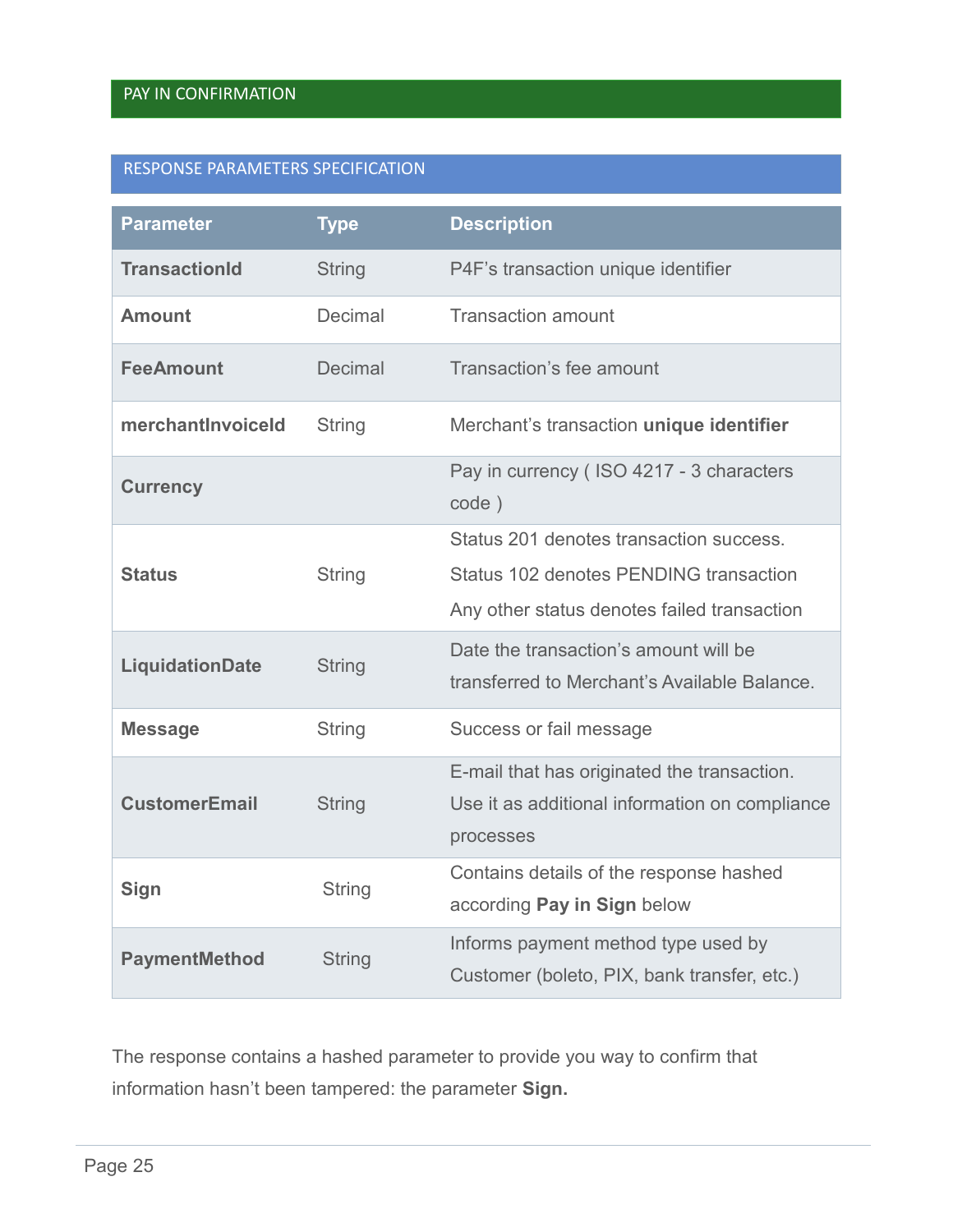#### <span id="page-28-0"></span>PAY IN SIGN HASH SEED STRING

The parameter **Sign**, allows you to confirm the veracity of all relevant information contained within the response. The Sign hash should be used to confirm the information has not be tampered.

Considering a Transaction amount of **10.00** USD related to the merchant's invoice ID **ABC777** and assuming merchant's ID is **34567** and the response was successful (response's Status parameter equals to 201), the seed string for hash generation would be (in that order):

- 1. merchant's ID;
- 2. transaction's amount with cents;
- 3. merchant's invoice ID;
- 4. response's Status parameter

Seed string = **345671000ABC777201**

#### **Warning**

These parameters' seed strings **are different from the hash seed for API Pay in original request.** Please, be aware of that!

Check Appendix 1 – [Generating the Hash](#page-38-0) section for more details.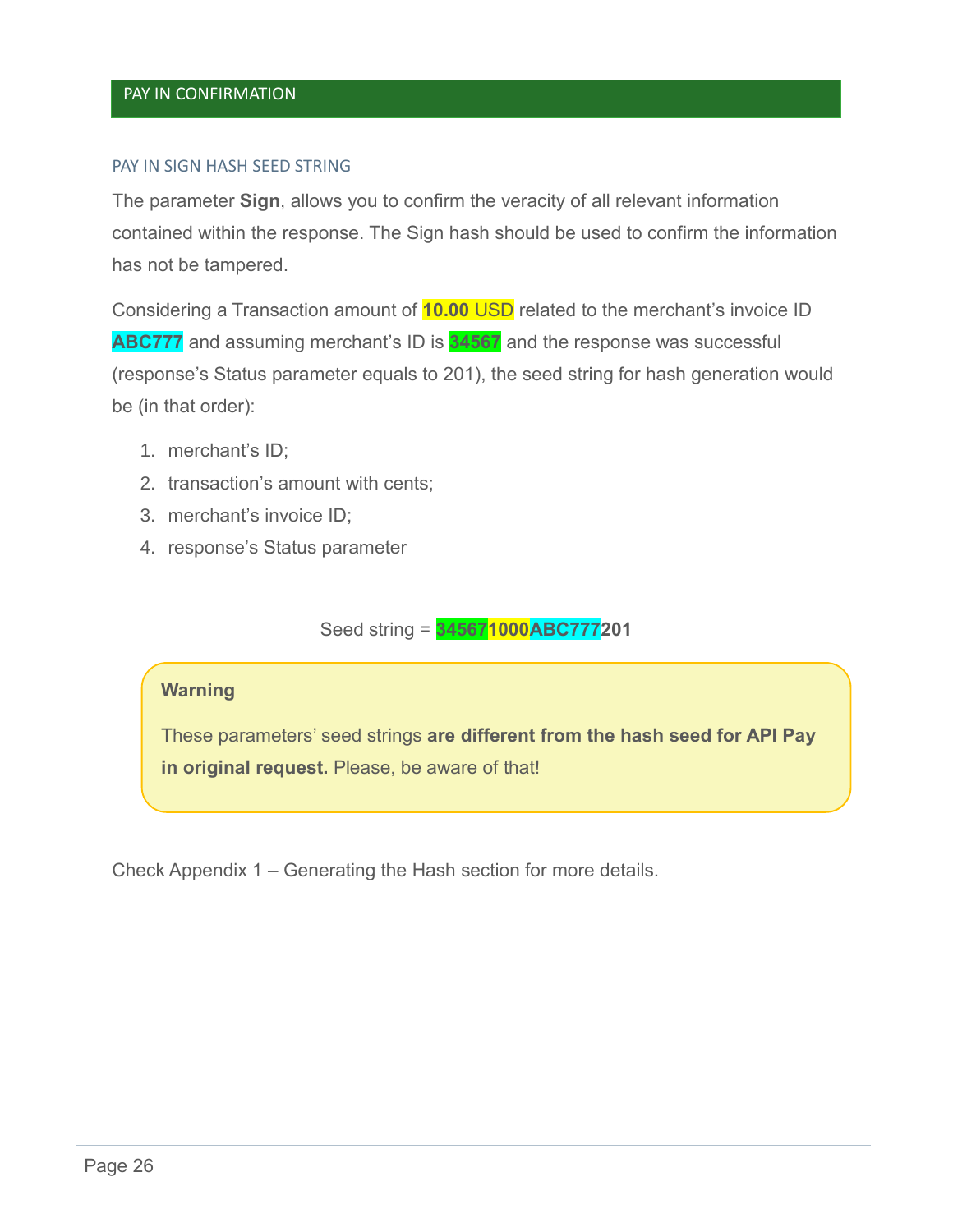## <span id="page-29-0"></span>Pay In Confirmation Checklist

Before going any further and definitely before the Go Live, we suggest you go through this highly recommend checklist to confirm the integration is ready to go and avoid problems in the future:

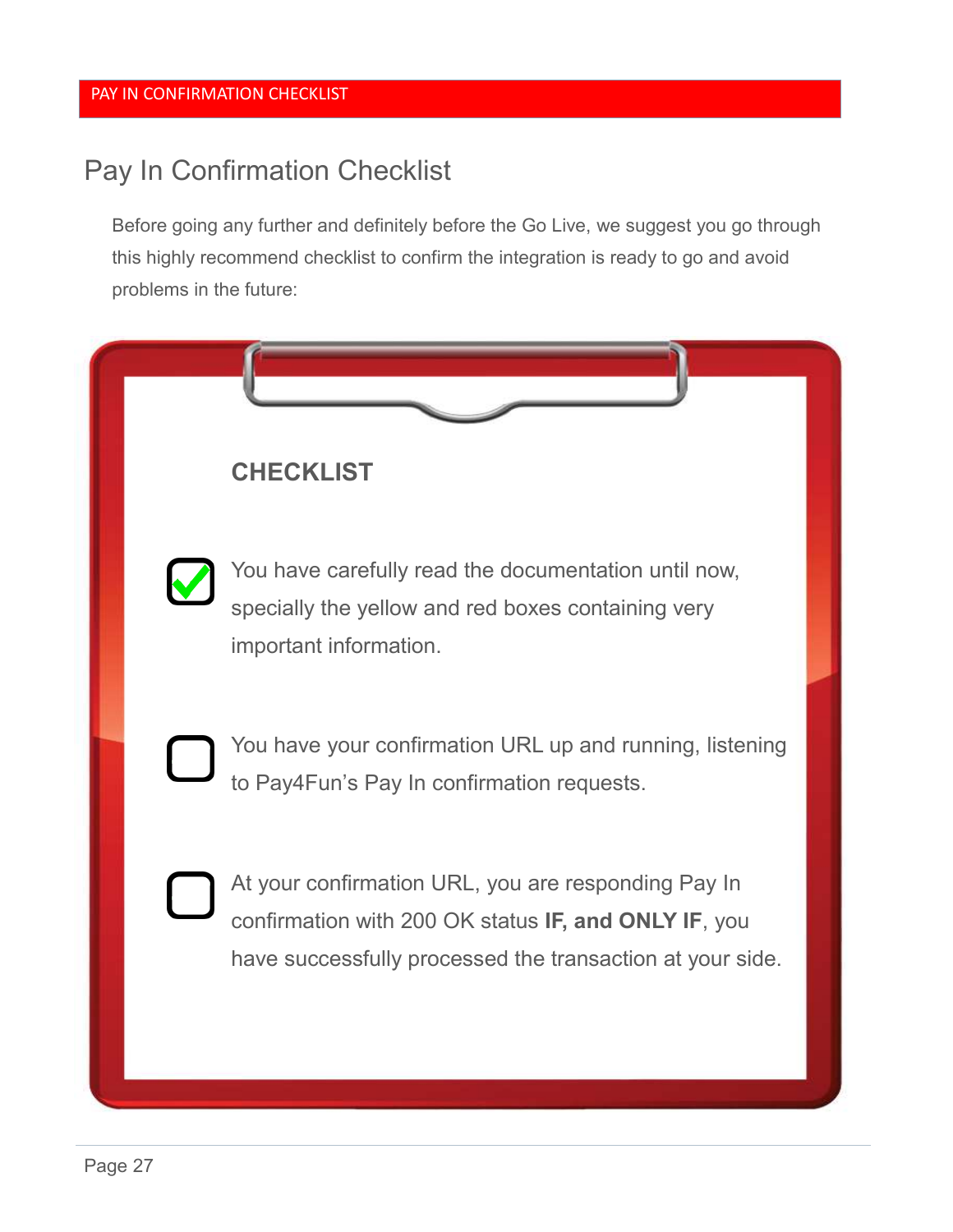## <span id="page-30-0"></span>Pay In Query Status

This API endpoint allows the Merchant to retrieve the status of a list of Merchant's invoice ids.

#### **Important**

We recommend sending just **one batch with several Invoice ids** instead of sending several batches, all at the same time, with just one Invoice id each to avoid blockages!

The request header should contain two parameters: **merchantId** and **hash** for security and authorization matters.

#### PAY IN QUERY STATUS REQUEST:

**POST** <P4F\_API>**/1.0/go/transaction/**

Header

```
{
    merchantId: 123456, 
    hash: "xxxxxxxxx"
    Content-Type: "application/json"
}
```
Body (list of Merchant's Invoice IDs - Pay In unique identifiers)

```
\sqrt{2}"ABC777", "ABD778"
]
```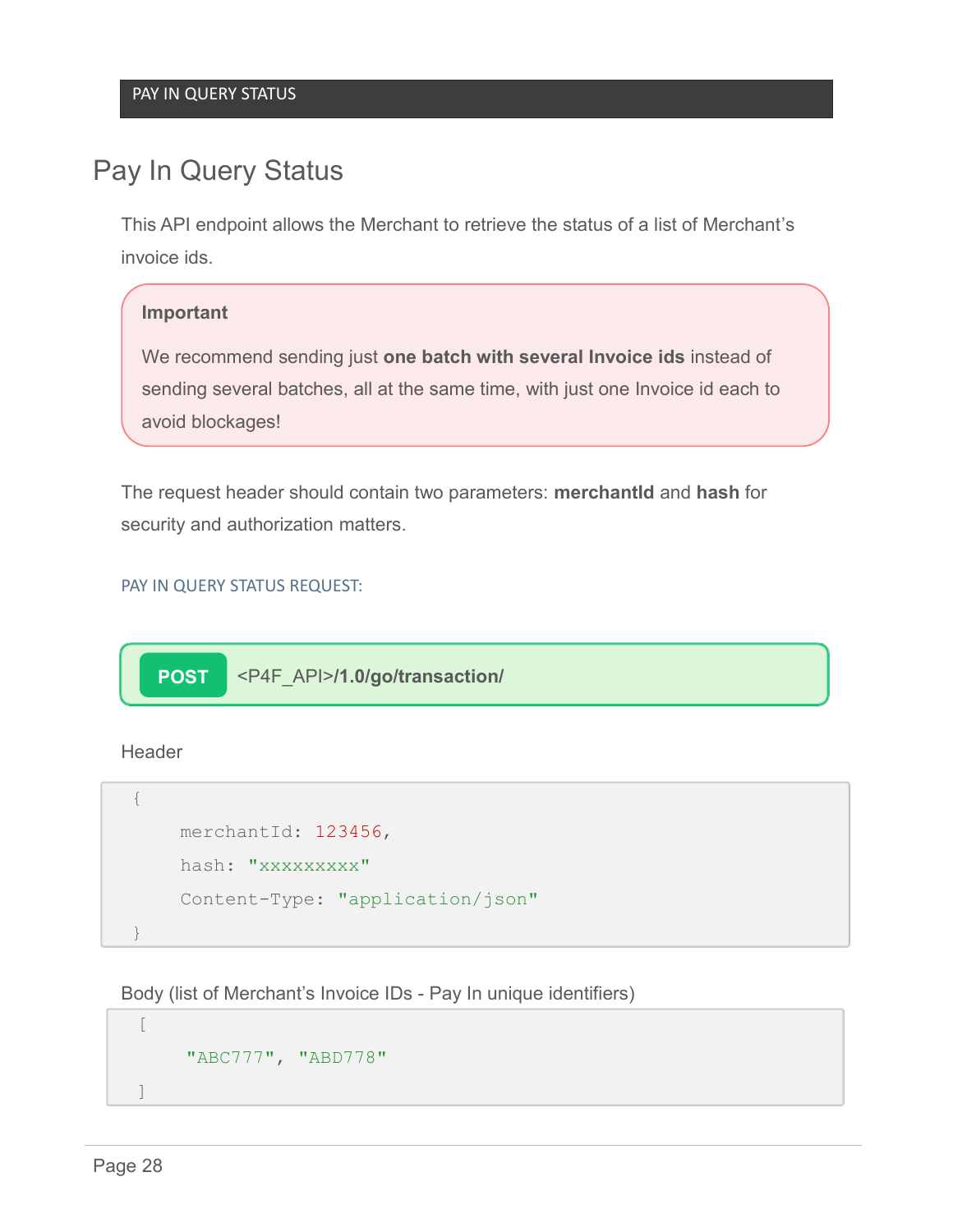#### REQUEST PARAMETERS SPECIFICATION

| <b>Parameter</b>  | <b>Type</b>   | <b>Description</b>                                                                   | <b>Mandatory</b> |
|-------------------|---------------|--------------------------------------------------------------------------------------|------------------|
| merchantId        | <b>String</b> | Merchant unique ID                                                                   | yes              |
| hash              | <b>String</b> | Request hash to avoid fraud<br>(check Appendix $1 -$<br>Generating the Hash section) | Yes              |
| merchantlnvoiceld | <b>String</b> | List of Merchant's Pay In<br>unique identifiers                                      | Yes              |

Concatenate the following information, in that order, to obtain the seed string for hash generation for Pay in Confirmation requests (check Appendix 1 – [Generating the](#page-38-0)  [Hash](#page-38-0) section):

- Merchant's ID
- Merchant's secret

Assuming merchant's Id is **34567** and merchant's secret is "**abcdef**", the seed string for hash generation would be:

#### Seed string = **34567abcdef**

#### **Important**

The Merchant's secret should be kept safe because is the secret factor that prevents others to generate valid hash.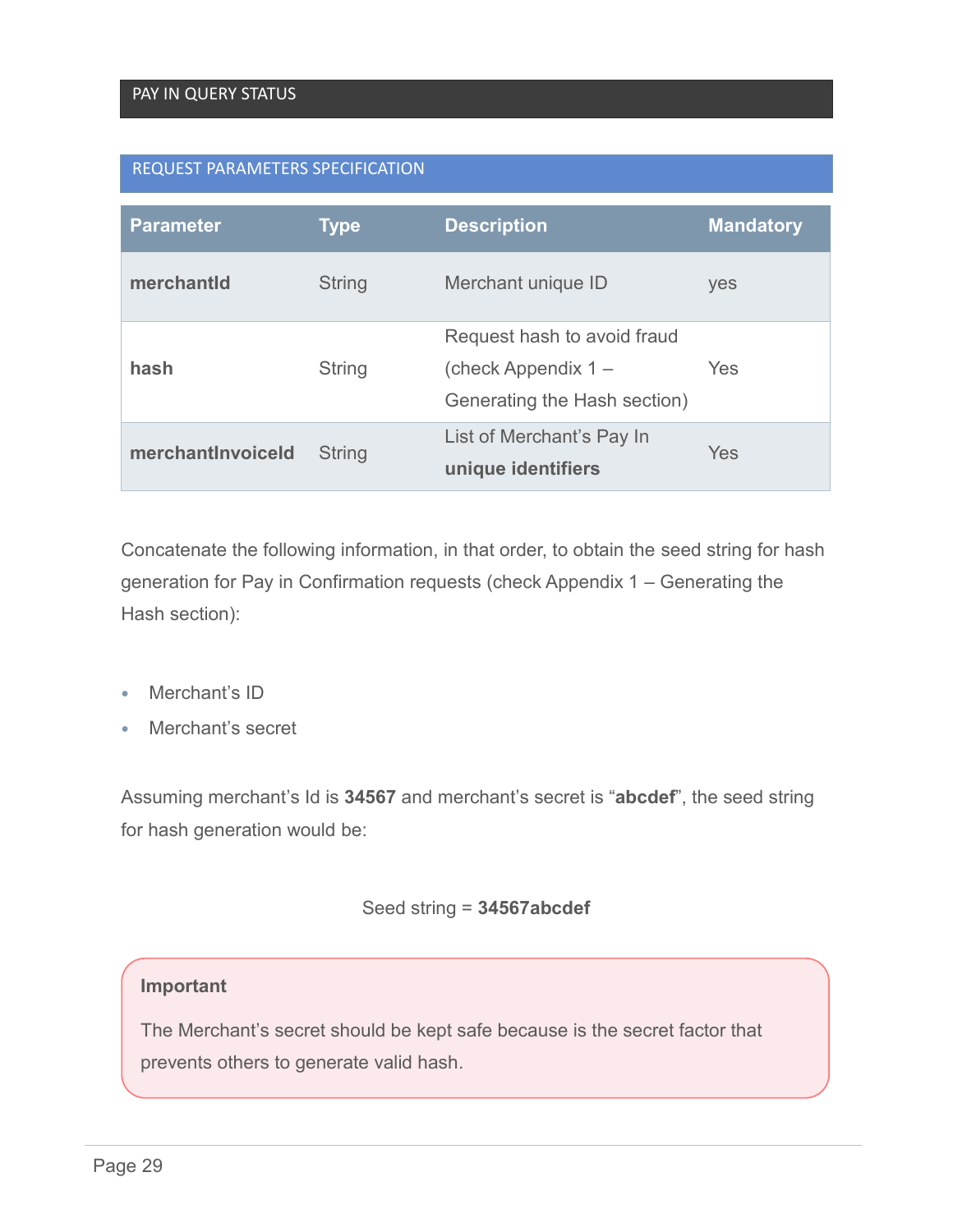#### PAY IN QUERY STATUS RESPONSE:

Notice that the response will contain information regarding any Merchant Invoice ID present in the request, even if this ID hasn't been found! In those cases, the Status will be **NotFound** which means there's no transaction related to that specific Merchant Invoice ID.

The response for the Pay in Query Status request is like below:

```
\sqrt{2}{
     "transactionId": 31,
     "merchantInvoiceId": "ABC777",
     "status": "Verified",
     "sign": "878F6A3891313521128EE1EB03984A1A9B94EAE9F240",
     "amount": 222.60,
     "customerEmail": "customer@email.com",
     "liquidationDate": "2019-02-25"
  },
  {
     "transactionId": 0,
     "merchantInvoiceId": "ABD778",
     "status": "NotFound",
     "sign": "878F6A389131E58AE25210CE335A1A9BCB594EAE9F2",
     "amount": 0,
     "customerEmail": null,
     "liquidationDate": null
  }
]
```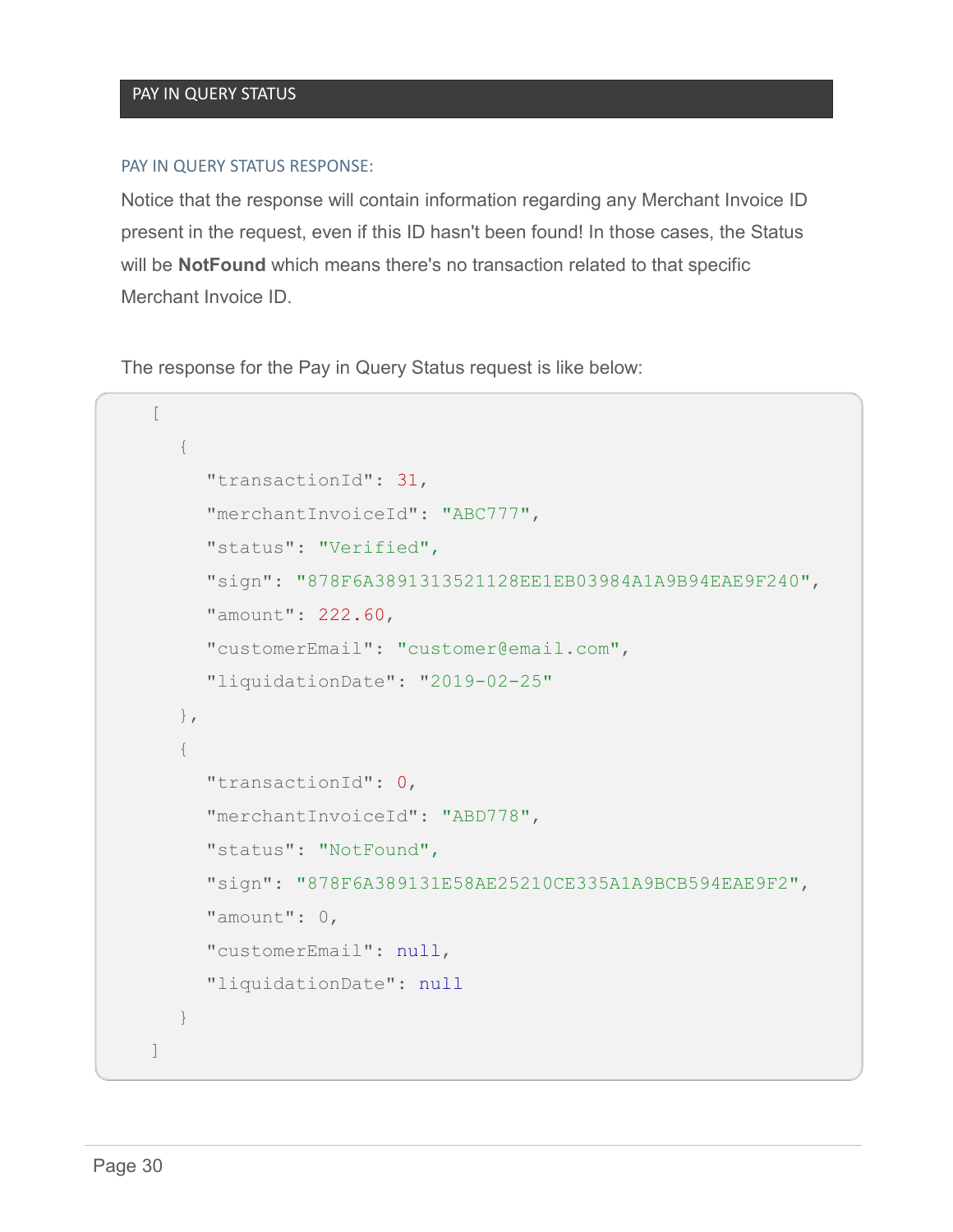#### RESPONSE PARAMETERS SPECIFICATION

| <b>Parameter</b>  | <b>Type</b>   | <b>Description</b>                                                                 |
|-------------------|---------------|------------------------------------------------------------------------------------|
| transactionId     | <b>String</b> | Pay4Fun Transaction ID                                                             |
| merchantInvocield | <b>String</b> | <b>Merchant's Transaction ID</b>                                                   |
| <b>status</b>     | <b>String</b> | Pay in transaction status                                                          |
| sign              | String        | Hash sign to allow veracity confirmation                                           |
| amount            | Decimal       | <b>Transaction amount</b>                                                          |
| customerEmail     | <b>String</b> | Customer's e-mail                                                                  |
| LiquidationDate   | <b>String</b> | Date the transaction's amount will be<br>transfer to Merchant's available balance. |

Regarding the pay in transaction's statuses you should consider the following:

- **PENDING**: transaction is waiting for Customer's payment;
- **LIQUIDATION**: transaction was successfully processed and the amount will be transferred to Merchant's Available Balance at liquidation date;
- **VERIFIED or RELEASED**: transaction was successfully processed and the amount transferred to Merchant's Available Balance;
- **DECLINED**: transaction was irreversible declined;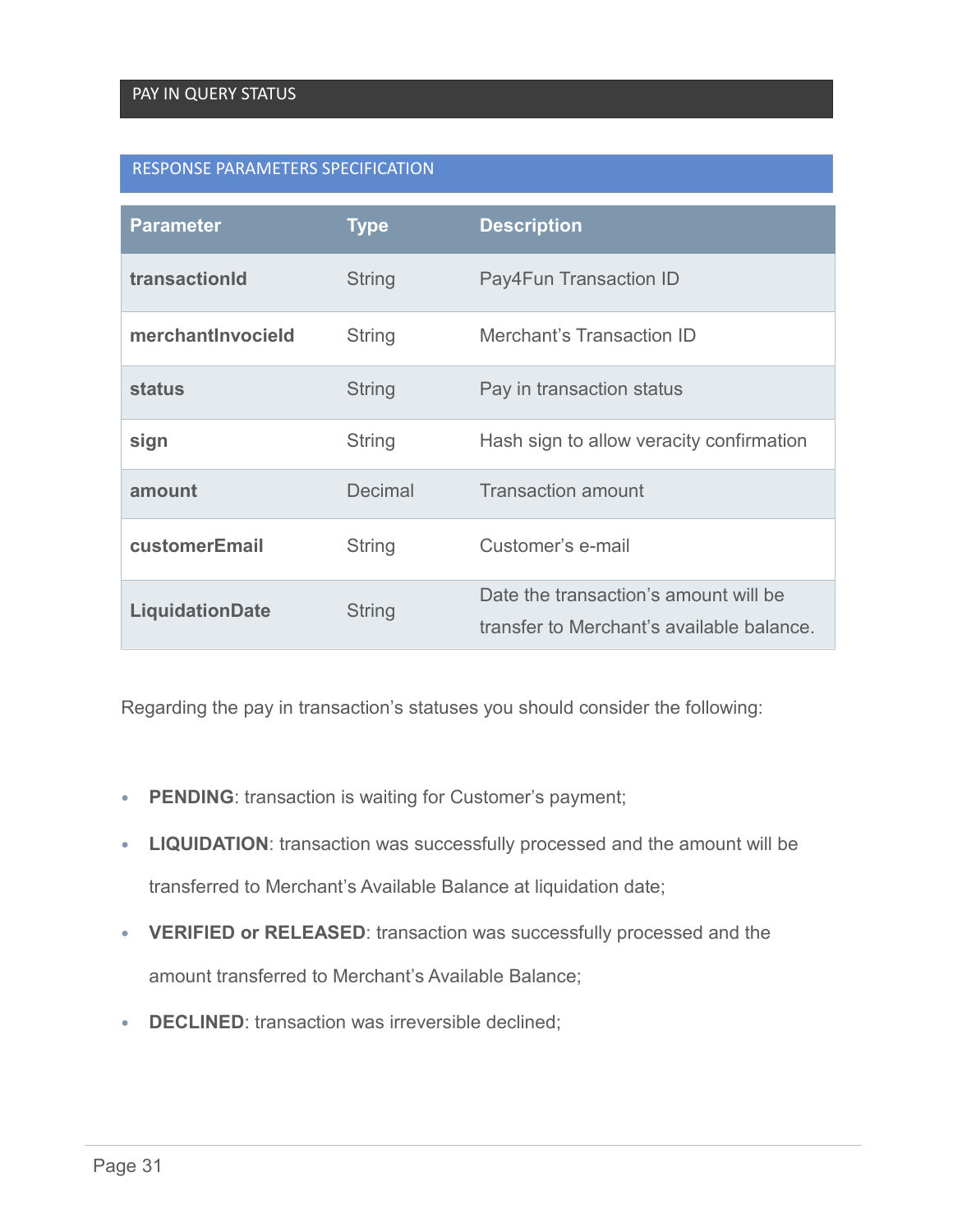#### PAY IN QUERY STATUS

The sign parameter contained within the response is built as the following description:

Consider a Transaction amount of **10.00** USD related to the merchant's invoice ID **ABC777**.

Assuming merchant's ID is **34567** and transaction status is **Verified**, the seed string for hash generation would be (in that order):

- 1. merchant's ID;
- 2. merchant's invoice ID ;
- 3. transaction's amount with cents;
- 4. transaction's status;

Seed string = **34567ABC7771000Verified**

#### **Important**

Only Transactions with **Verified** or **Liquidation** statuses should be considered as successfully processed. Any other status indicates unsuccessful a transaction.

Check Appendix 1 – [Generating the Hash](#page-38-0) section for more details.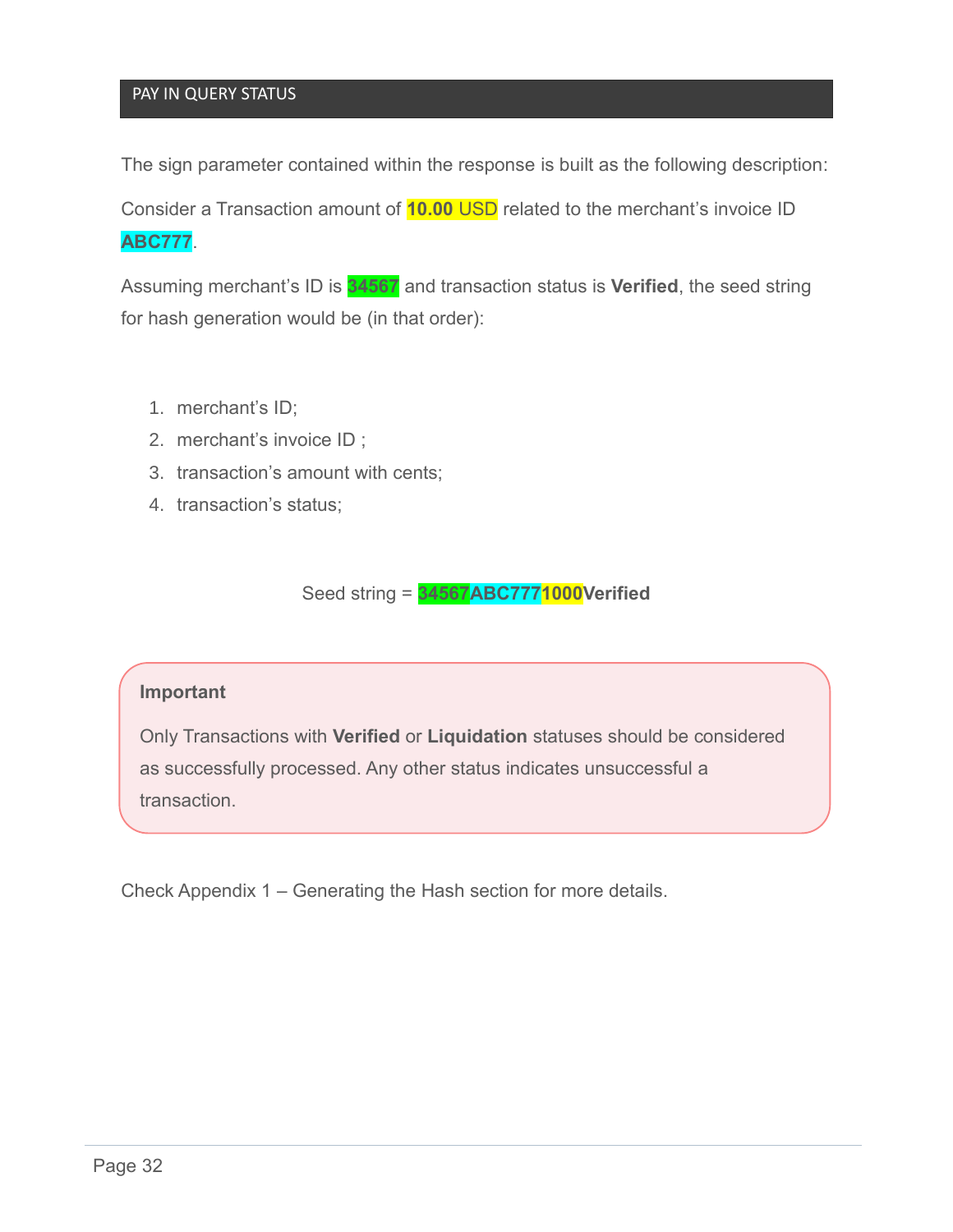## <span id="page-35-0"></span>Pay In Query Status Checklist

Before going any further and definitely before the Go Live, we suggest you go through this highly recommend checklist to confirm the integration is ready to go and avoid problems in the future:

| <b>CHECKLIST</b>                                                                                                                     |  |
|--------------------------------------------------------------------------------------------------------------------------------------|--|
| You have carefully read the documentation until now,<br>specially the yellow and red boxes containing very<br>important information. |  |
| You are using amount with cents and without no<br>comma or decimal point to build the hash seed string.                              |  |
| You consider only Verified or Liquidation statuses as<br>successful transactions.                                                    |  |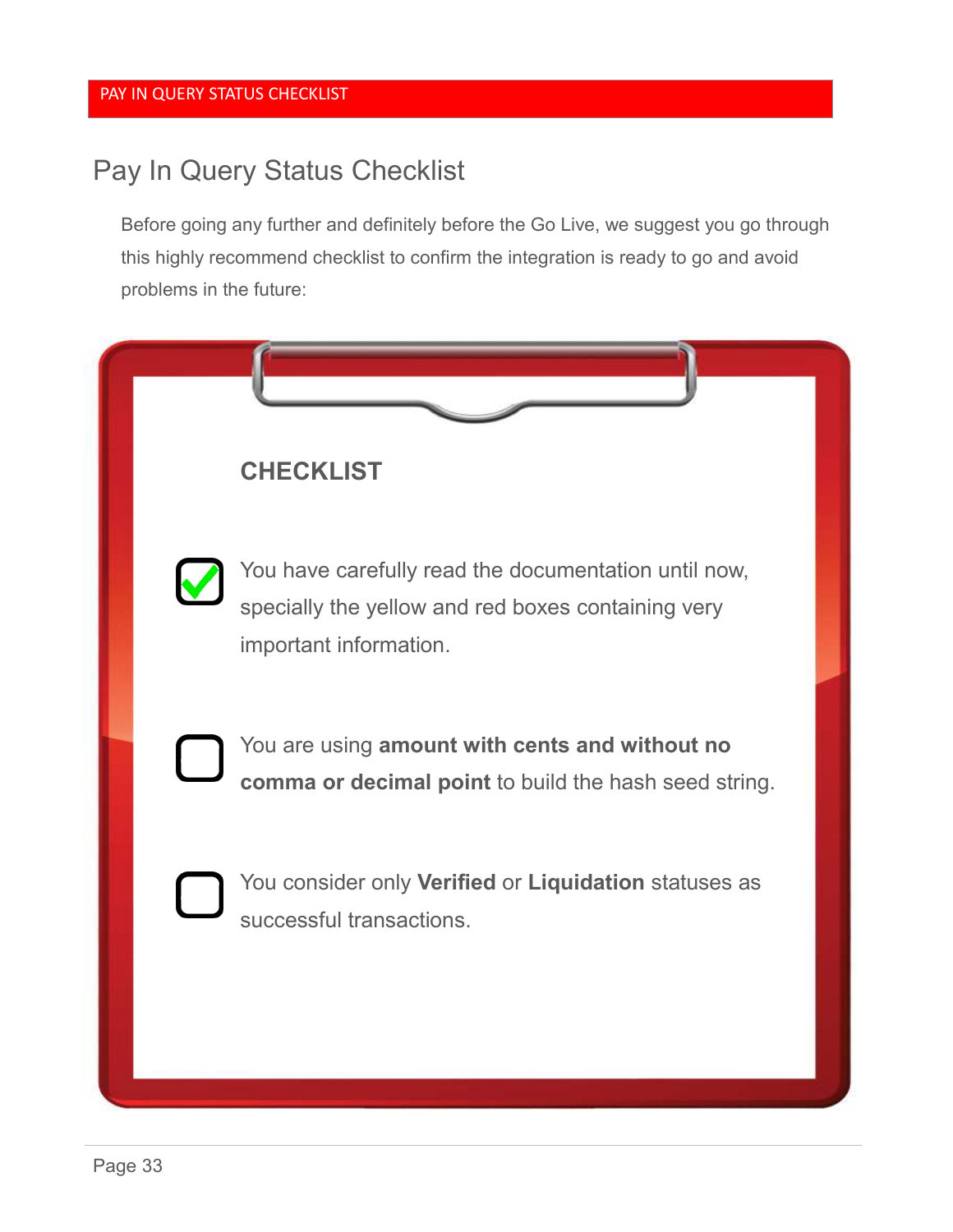## <span id="page-36-0"></span>Payment Methods

Retrieve a list with all available payment methods for P4F GO API.

PAYMENT METHODS API REQUEST:



**Header** 

```
{
  merchantId: 123456, 
  hash: "xxxxxxxxx"
  Content-Type: "application/json"
}
```
An example of a valid PaymentMethods request is shown below:

```
\lceil"paymentMethodId": 1987,
   "name": "Itau",
   "paymentMethodTypeName": "Bank Transfer"
},
{
   "paymentMethodId": 2009,
   "name": "PIX",
   "paymentMethodTypeName": "Bank Transfer"
}, …
]
```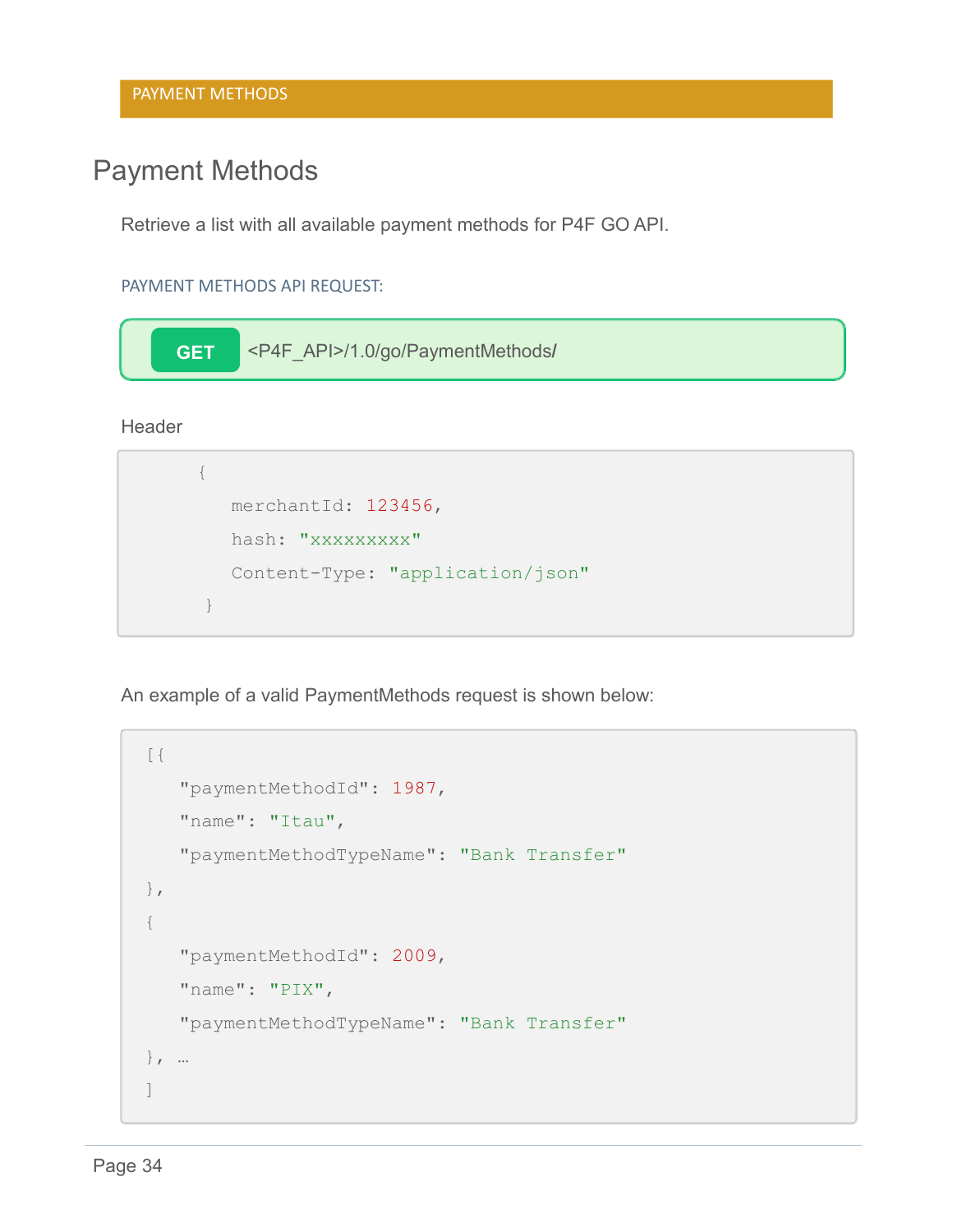#### PAYMENT METHOD HASH SEED STRING

Concatenate the following information, in that order, to obtain the seed string for hash generation for Pay in requests (check Appendix 1 – [Generating the Hash](#page-38-0) section):

- Merchant's ID
- Merchant's secret

Assuming merchant's ID is **34567** and merchant's secret is "**abcdef**", the seed string for hash generation would be:

Seed string = **34567abcdef**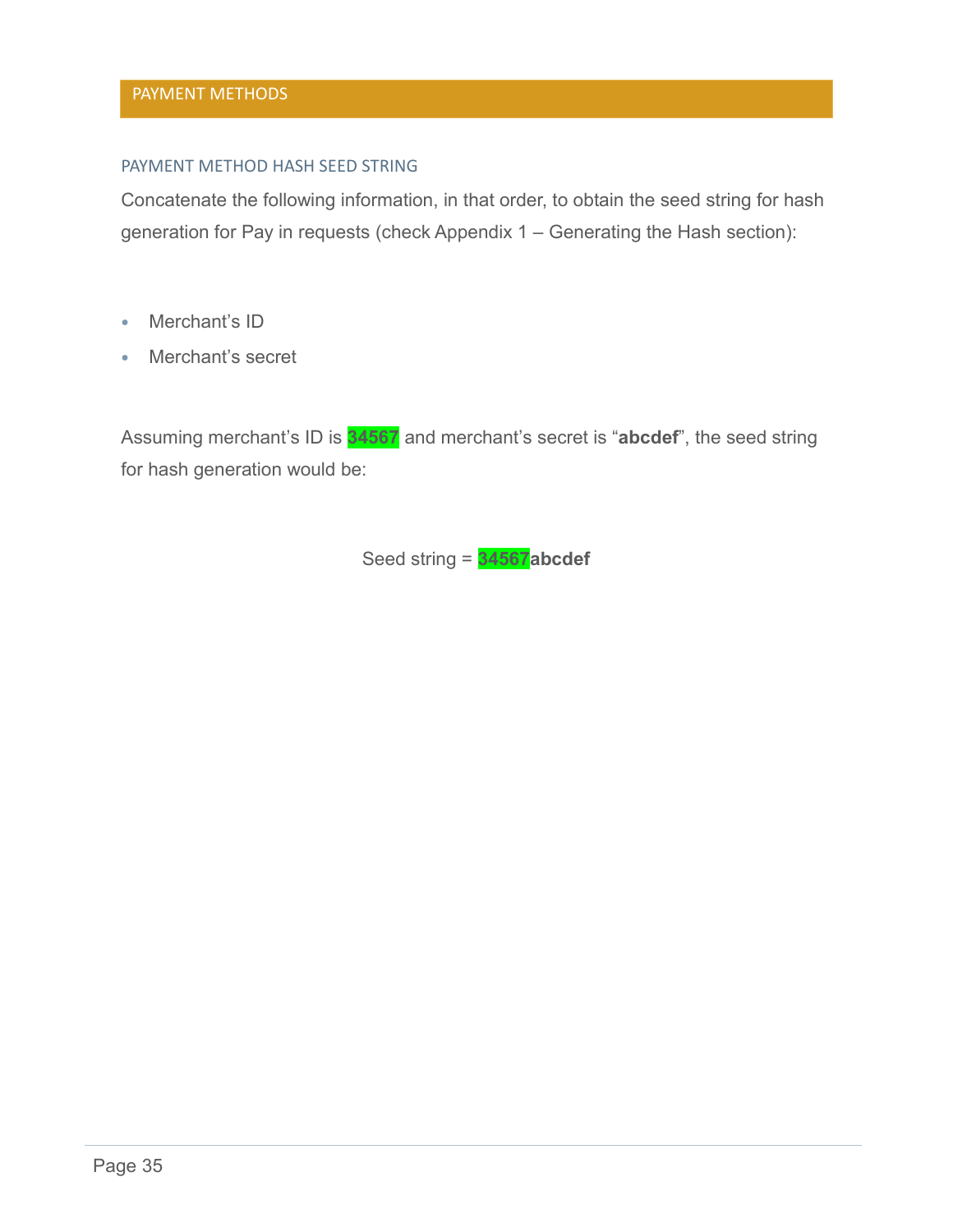## <span id="page-38-0"></span>Appendix 1 – Generating the Hash or Sign

Keeping the communication safe is our top priority, therefore, to avoid any impersonation attempt, all request should contain a **Hash-based Message Authentication Code** (HMAC) by using the SHA256 hash function.

Specific information that are part of the request should be encrypted together with the Merchant's secret to ensure that all information received by P4F is exactly the same sent by the Merchant. You will be using your Merchant Key as encryption key for this purpose.

Keep in mind that each request type demands a particular seed string, formed by fragments of the own request, to generate the hash and any request containing incorrect hash will be declined; the error message you will receive will be: **invalid\_security\_hash**

The **Appendix 1 – [Generating the Hash](#page-38-0) or Sign** contains a guideline on generating hashes coded in C sharp.

Please, for an on-line tool for generating hashes access the URL below:

## **<https://dotnetfiddle.net/bYQfgP>**

Using this online tool you will be able to generate your hashes for testing purposes and confirm you are generating hashes accordingly.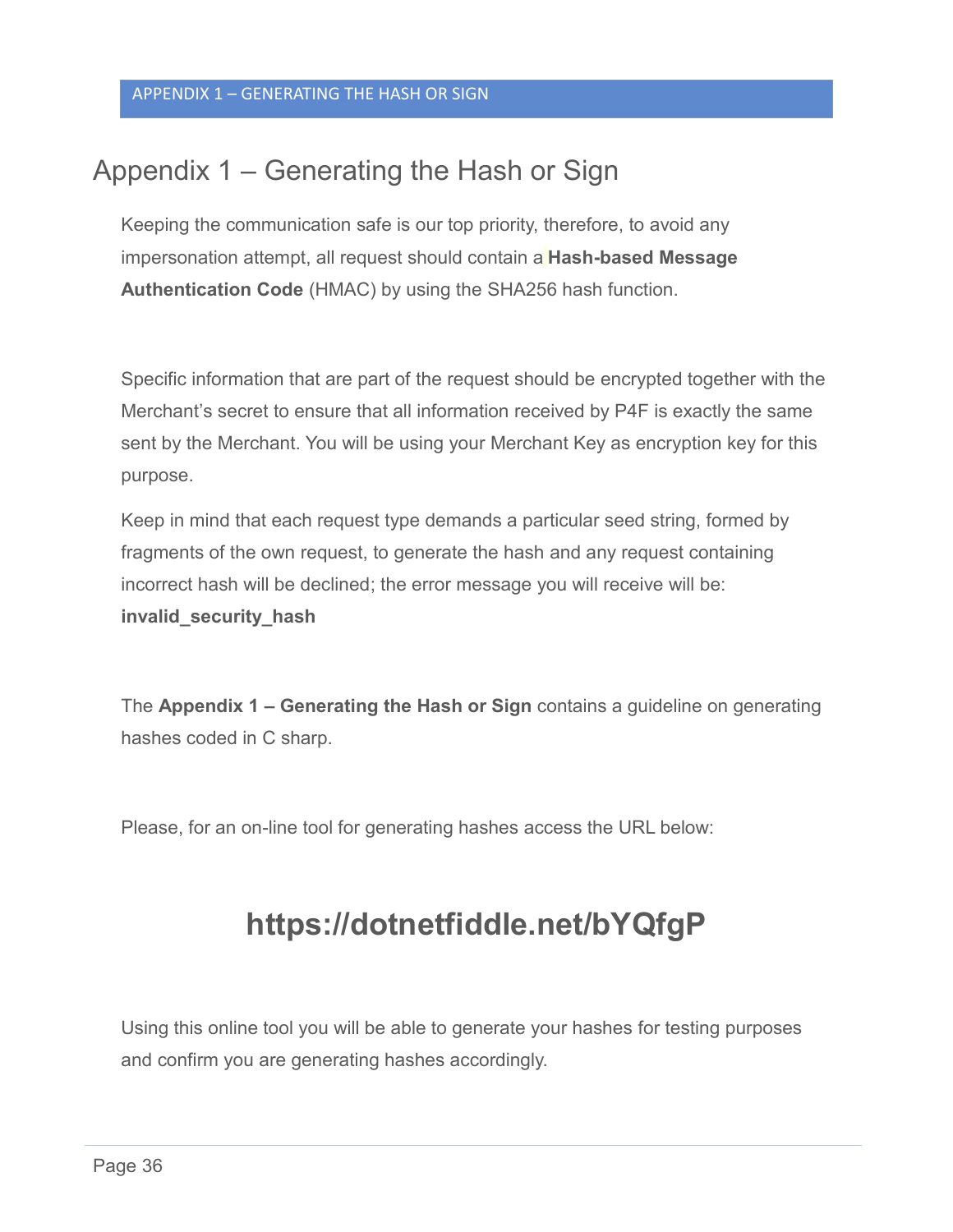#### APPENDIX 1 – GENERATING THE HASH OR SIGN

The method below (C Sharp) should be used as a guideline to generate all required API hashes.

The encryption key to be used is your **Merchant Key**.

```
public string HMACSHA256(string toBeEncripted, string
merchantKey)
{
     byte[] key = Encoding.UTF8.GetBytes(merchantKey);using (HMACSHA256 hmac = new HMACSHA256(key))
     {
          hmac.Initialize();
          byte[] bytes hmac in =
          Encoding.UTF8.GetBytes(toBeEncripted);
          byte[] bytes hamc out =
          hmac.ComputeHash(bytes hmac in);
          string str hamc out =BitConverter.ToString(bytes hamc out);
          str hamc out = str hamc out. Replace ("-", "");
          return str hamc out;
     }
}
```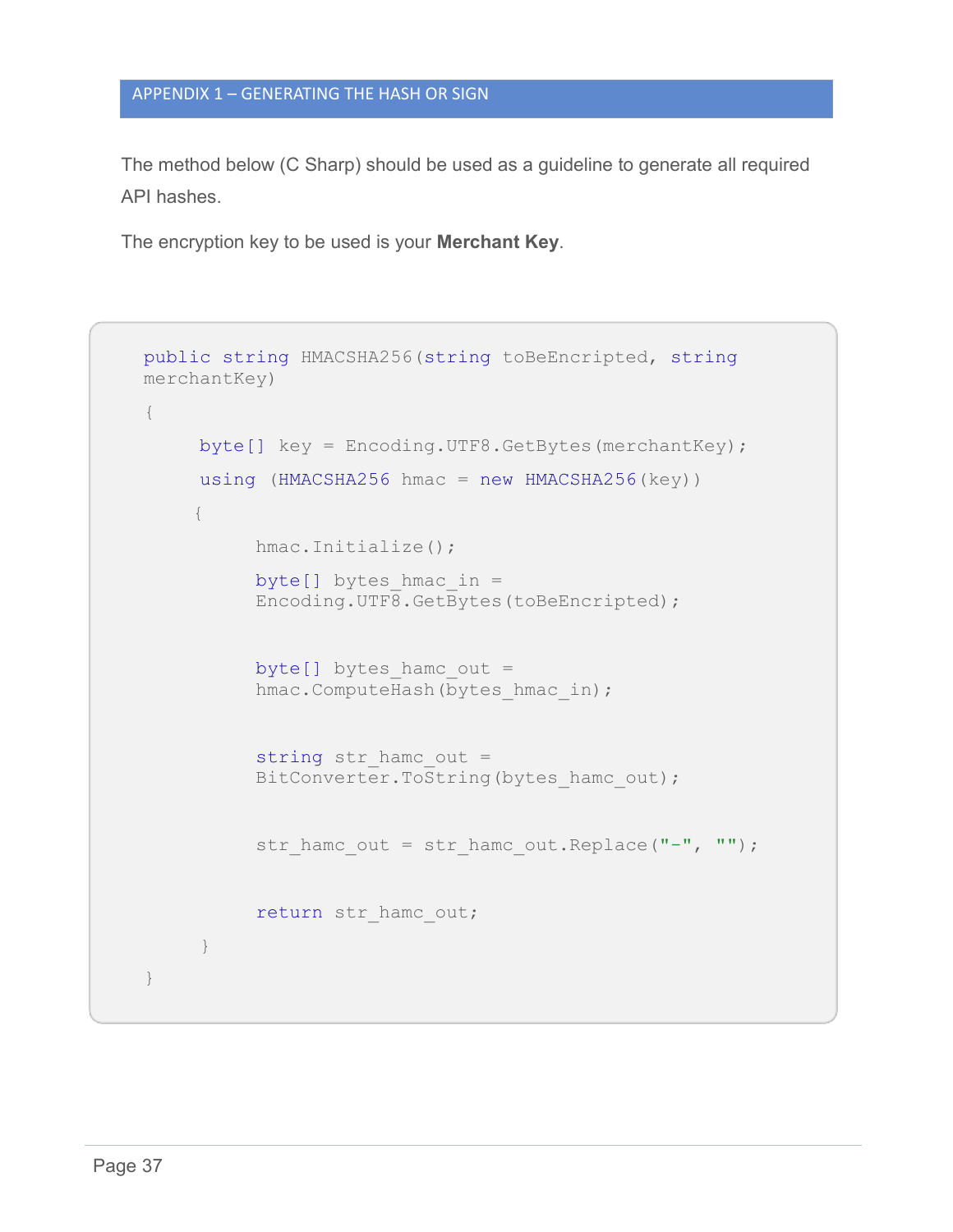## <span id="page-40-0"></span>Appendix 2 – Error Messages

Above listed are the possible error messages sent by Pay4Fun in response to your API's request:

| <b>ERROR MESSAGES</b>                |                                                                                                                            |
|--------------------------------------|----------------------------------------------------------------------------------------------------------------------------|
| <b>Error message</b>                 | <b>Description</b>                                                                                                         |
| customer_not_authorized              | Customer suspended or blocked thus not able to<br>perform transactions                                                     |
| declined_by_customer                 | Transaction was declined intentionally by the<br>Customer.                                                                 |
| external invoice id already u<br>sed | There is a previous Transaction using the<br>specified Merchant's Invoice ID.                                              |
| invalid_customer_main_id             | The target customer has a different Main ID that<br>the value specified within the request.                                |
| invalid request                      | The requested sent by Merchant is not valid.                                                                               |
| invalid request currency             | The Currency sent within the request is not valid.                                                                         |
| invalid_security_hash                | Something is wrong with the Hash sent within the<br>request. Check the instructions on how generate<br>the Hash correctly. |
| merchant account not live            | The Merchant account is not yet Live.                                                                                      |
| merchant_ip_not_authorized           | The IP used to perform API request is not<br>whitelisted.                                                                  |
| merchant not authorized              | The Merchant's account is not enabled.                                                                                     |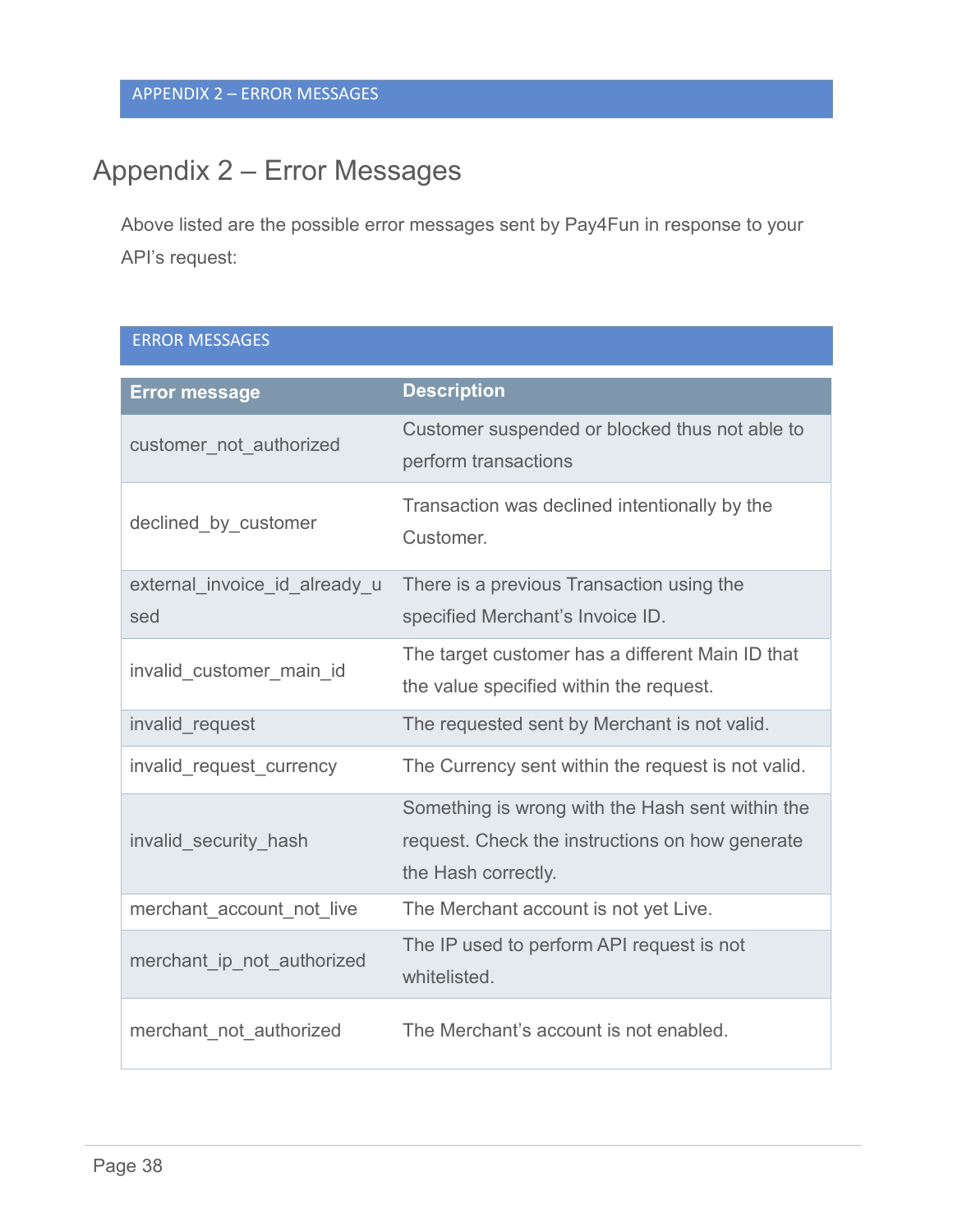#### APPENDIX 2 – ERROR MESSAGES

| merchant not found        | The Merchant ID sent within the request is not<br>valid.                |
|---------------------------|-------------------------------------------------------------------------|
| processing error          | Something very bad has happened while<br>processing Merchant's request. |
| maximum amount exceeded   | The maximum allowed transaction amount was<br>exceeded                  |
| minimum amunt not reached | The minimum allowed transaction amount was not<br>reached               |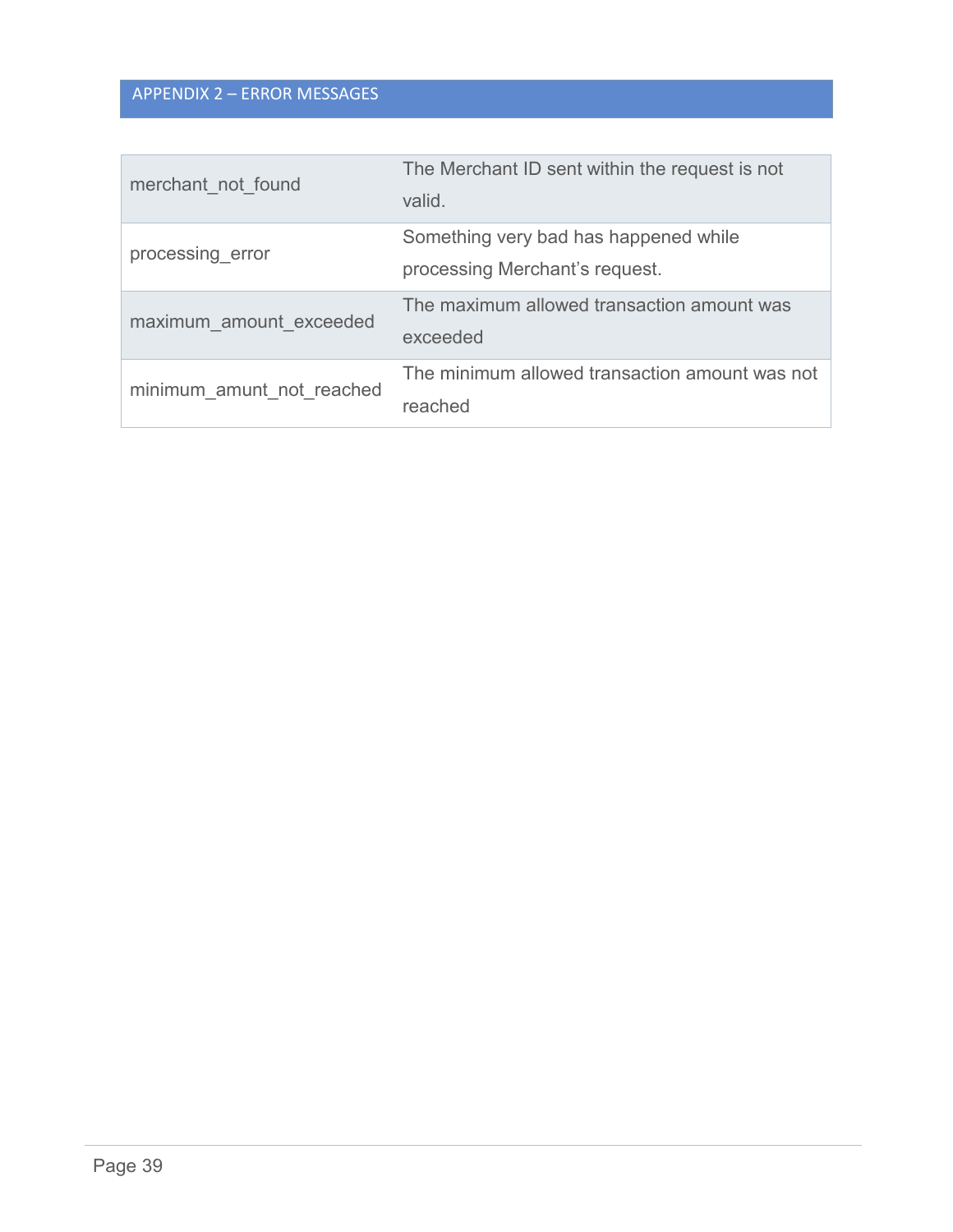## <span id="page-42-0"></span>Appendix 3 – Merchant Labels

Merchant labels are a way to tag transactions (pay in or payout) as originated from a specific merchant's brand or website.

Accessing the merchant's back-office, through the menu **Account / Api / Labels** is possible to manage your labels (create or rename).

Labels have only two properties: ID and Name. The Name has its length limited to 12 characters

In order to label a transaction as originated from the specific brand or website, Merchant should use a valid Label ID to fill up the Api request parameter LabelId.

Merchant's reports will show labeled transaction's label in the reports results.

Keep in mind that transactions will only be labeled with a specific label if the request parameter **LabelId** is filled with a valid Label ID otherwise the transaction will remain untagged.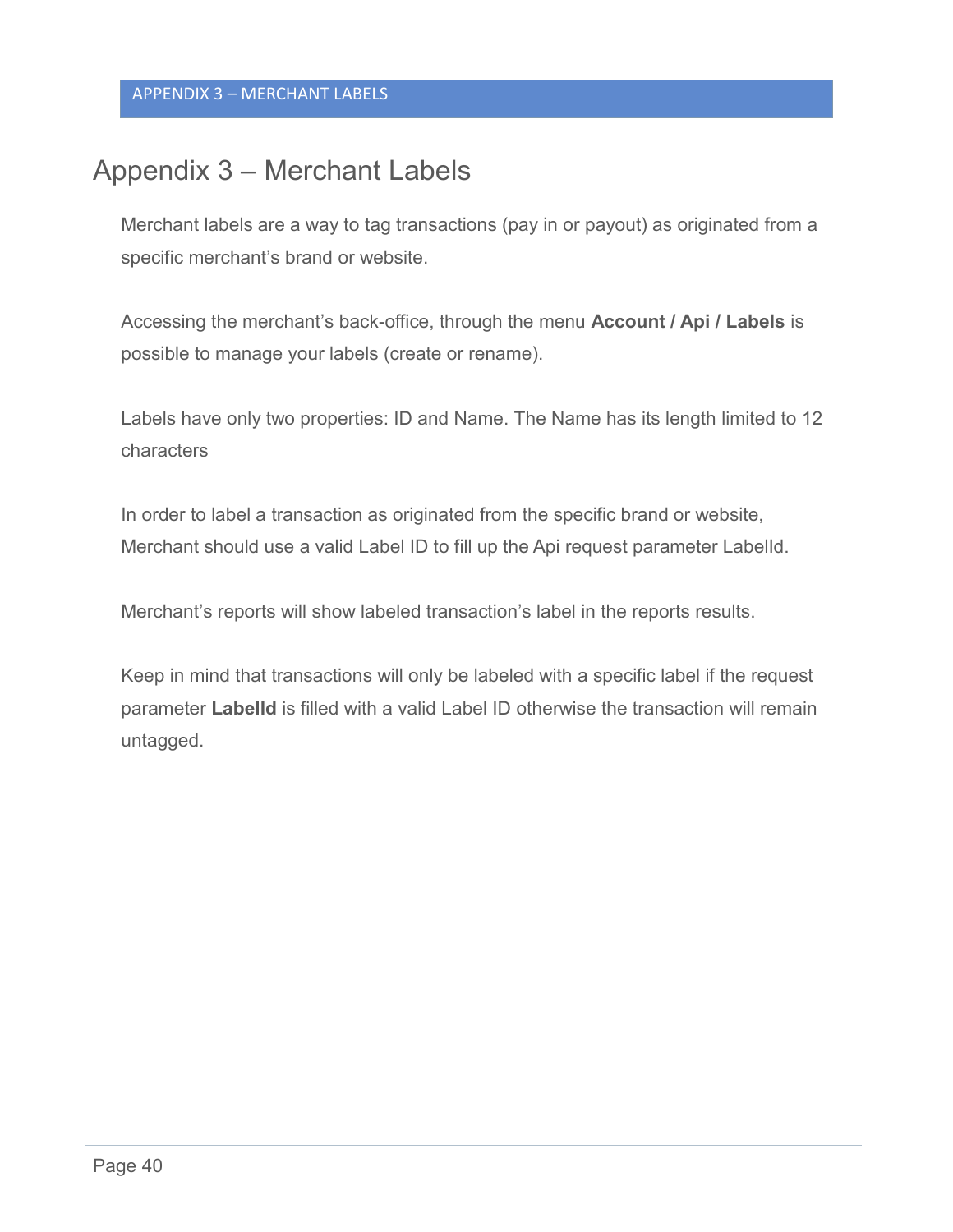## <span id="page-43-0"></span>Appendix 4 – Security issues using iframes

The use of iframes is not allowed, because your site would become vulnerable to cross-site attacks.

The use of iframes brings a sort of security risks:

- 1- You may get a submittable malicious web form, phishing your users' personal data.
- 2- A malicious user can run a plug-in.
- 3- A malicious user can change the source site URL.
- 4- A malicious user can hijack your users' clicks.
- 5- A malicious user can hijack your users' keystrokes.
- 6- Put your visitors at risk to the XSS attacks.

For more references, please visit the following:

- https://www.ostraining.com/blog/webdesign/against-usingiframes/#:~:text=Reason%20%231.&text=If%20you%20create%20an%20ifram e,change%20the%20source%20site%20URL.
- https://cheatsheetseries.owasp.org/cheatsheets/Clickjacking Defense Cheat Sheet.html#X-Frame-Options\_Header\_Types

Several articles regarding this issue can be found Googling the keywords "iframe" and "security" if you wish more information.